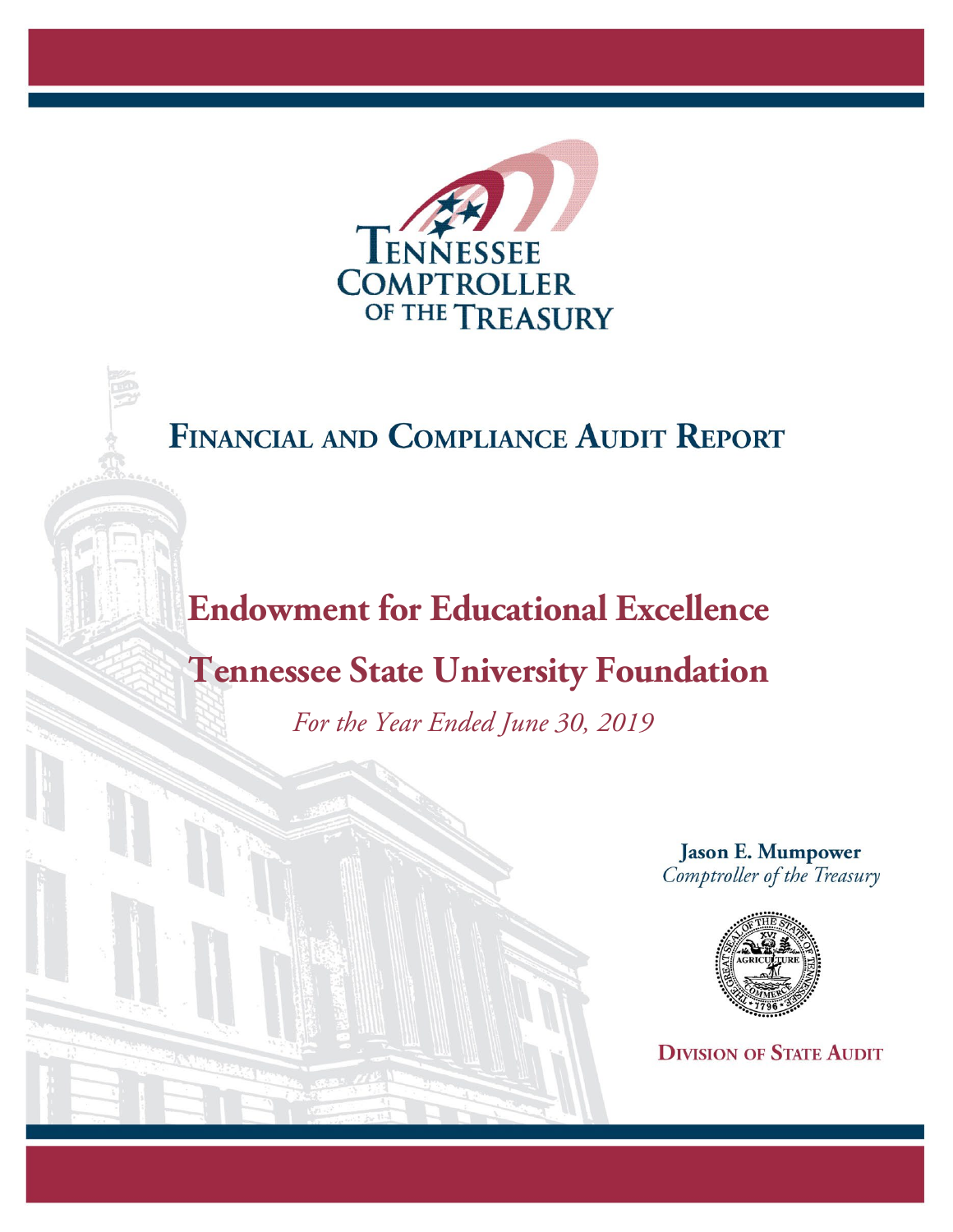### **Katherine J. Stickel, CPA, CGFM,** *Director*

**Robyn R. Probus, CPA, CFE, CGFM, CGMA**  Assistant Director

> **Donna Jewell, CPA, CFE**  Audit Manager

> > **Sheilah Pride, CFE**  In-Charge Auditor

> > > **Tomlin Gale**  Staff Auditor

### **Gerry C. Boaz, CPA, CGFM, CGMA David Cook, CPA**  Technical Managers

#### **Amy Brack**  Editor

**Amanda Adams**  Assistant Editor

**Comptroller of the Treasury, Division of State Audit**  Cordell Hull Building 425 Rep. John Lewis Way N. Nashville, TN 37243 (615) 401-7897

**Reports are available at**  comptroller.tn.gov/office-functions/state-audit.html

**Mission Statement**  The mission of the Comptroller's Office is to make government work better.

> **Comptroller Website**  comptroller.tn.gov

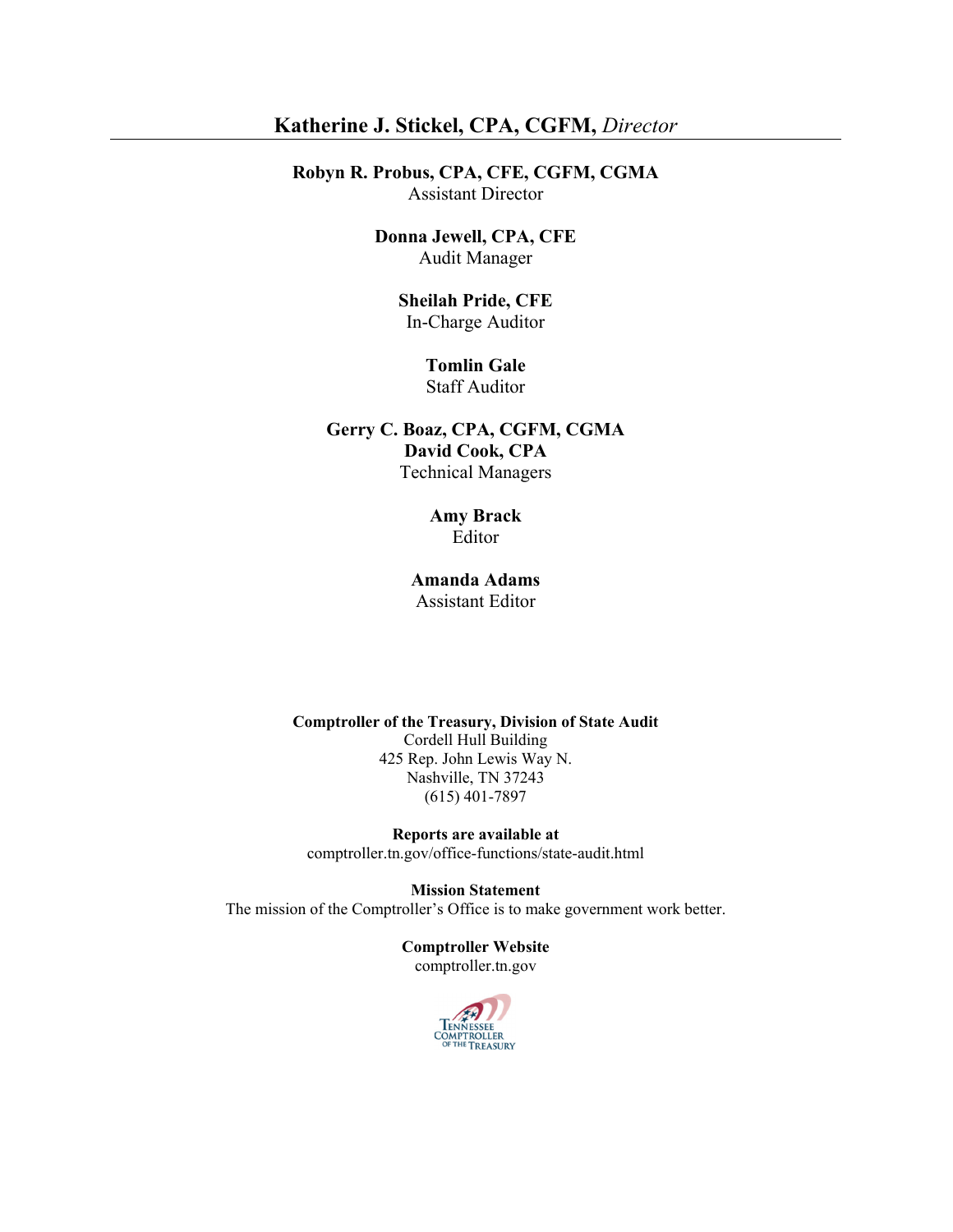

**JASON E. MUMPOWER** Comptroller

March 7, 2022

The Honorable Bill Lee, Governor Members of the General Assembly Dr. Glenda Baskin Glover, President

Ladies and Gentlemen:

Transmitted herewith is the report on the Endowment for Educational Excellence at the Tennessee State University Foundation for the year ended June 30, 2019. You will note from the independent auditor's report that an unmodified opinion was given on the fairness of the presentation of the financial statements.

Consideration of internal control over financial reporting and tests of compliance disclosed a certain deficiency, which is detailed in the Finding and Recommendation section of this report. The foundation's management has responded to the audit finding; the response is included following the finding. The Division of State Audit will follow up the audit to examine the application of the procedures instituted because of the audit finding.

Sincerely,

Hatter J. Stickel

 Katherine J. Stickel, CPA, CGFM, Director Division of State Audit

21/017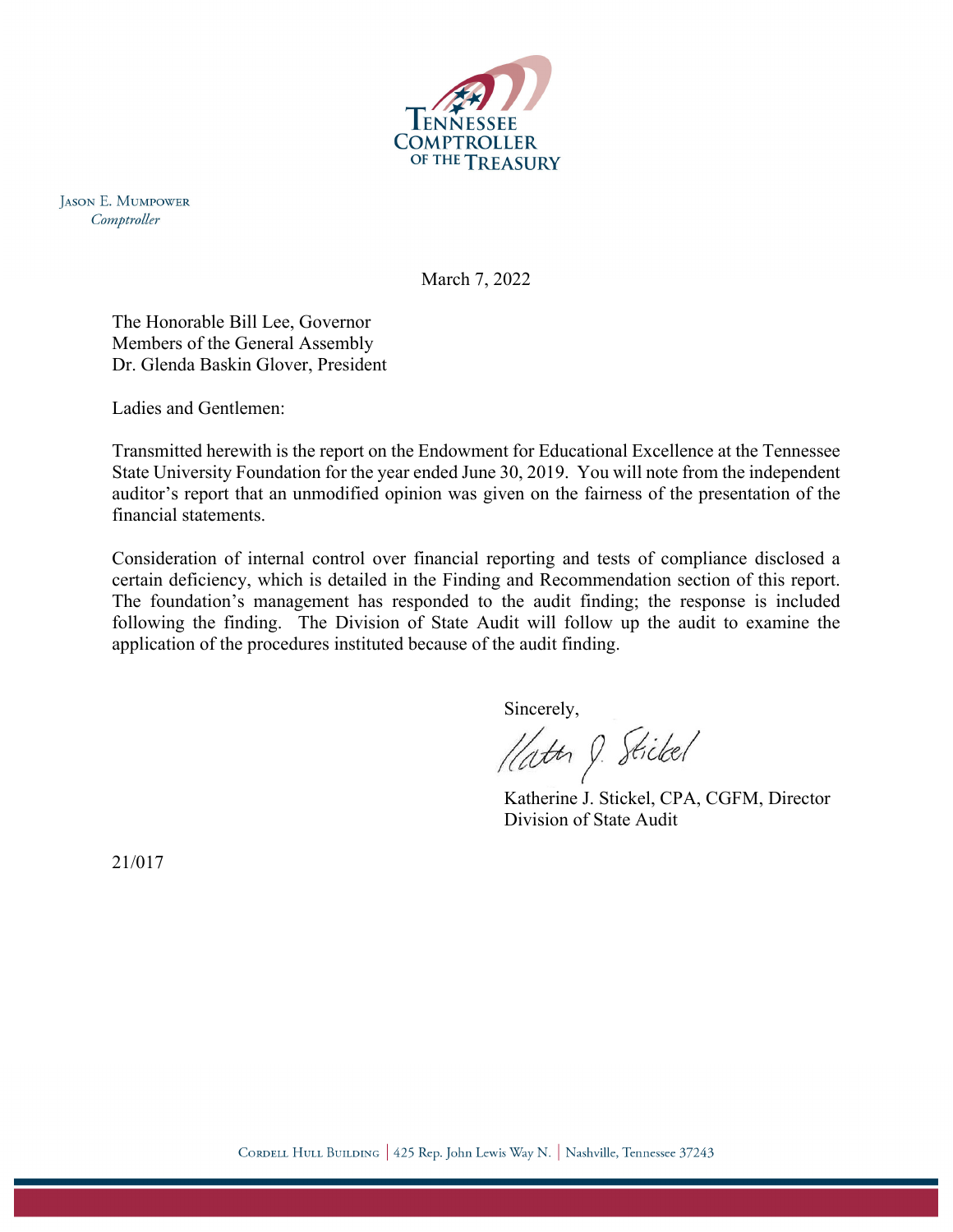## **Audit Report Endowment for Educational Excellence Tennessee State University Foundation For the Year Ended June 30, 2019**

### **TABLE OF CONTENTS**

|                                                                                                                                                                                                                          | Page           |
|--------------------------------------------------------------------------------------------------------------------------------------------------------------------------------------------------------------------------|----------------|
| <b>Audit Highlights</b>                                                                                                                                                                                                  | 1              |
| <b>Financial Section</b>                                                                                                                                                                                                 |                |
| Independent Auditor's Report                                                                                                                                                                                             | $\overline{2}$ |
| Management's Discussion and Analysis                                                                                                                                                                                     | 5              |
| <b>Basic Financial Statements</b>                                                                                                                                                                                        |                |
| <b>Statement of Net Position</b>                                                                                                                                                                                         | 9              |
| Statement of Revenues, Expenses, and Changes in Net Position                                                                                                                                                             | 10             |
| <b>Statement of Cash Flows</b>                                                                                                                                                                                           | 11             |
| Notes to the Financial Statements                                                                                                                                                                                        | 12             |
| <b>Internal Control, Compliance, and Other Matters</b>                                                                                                                                                                   |                |
| Independent Auditor's Report on Internal Control Over Financial Reporting<br>and on Compliance and Other Matters Based on an Audit of Financial<br>Statements Performed in Accordance With Government Auditing Standards | 18             |
| Finding and Recommendation                                                                                                                                                                                               |                |
| Finding - As noted in the prior three audits, management needs to improve<br>procedures for preparing and reviewing financial statements                                                                                 | 20             |
| <b>Observation and Comment</b>                                                                                                                                                                                           |                |
| Background Information on the Endowment for Educational Excellence                                                                                                                                                       | 24             |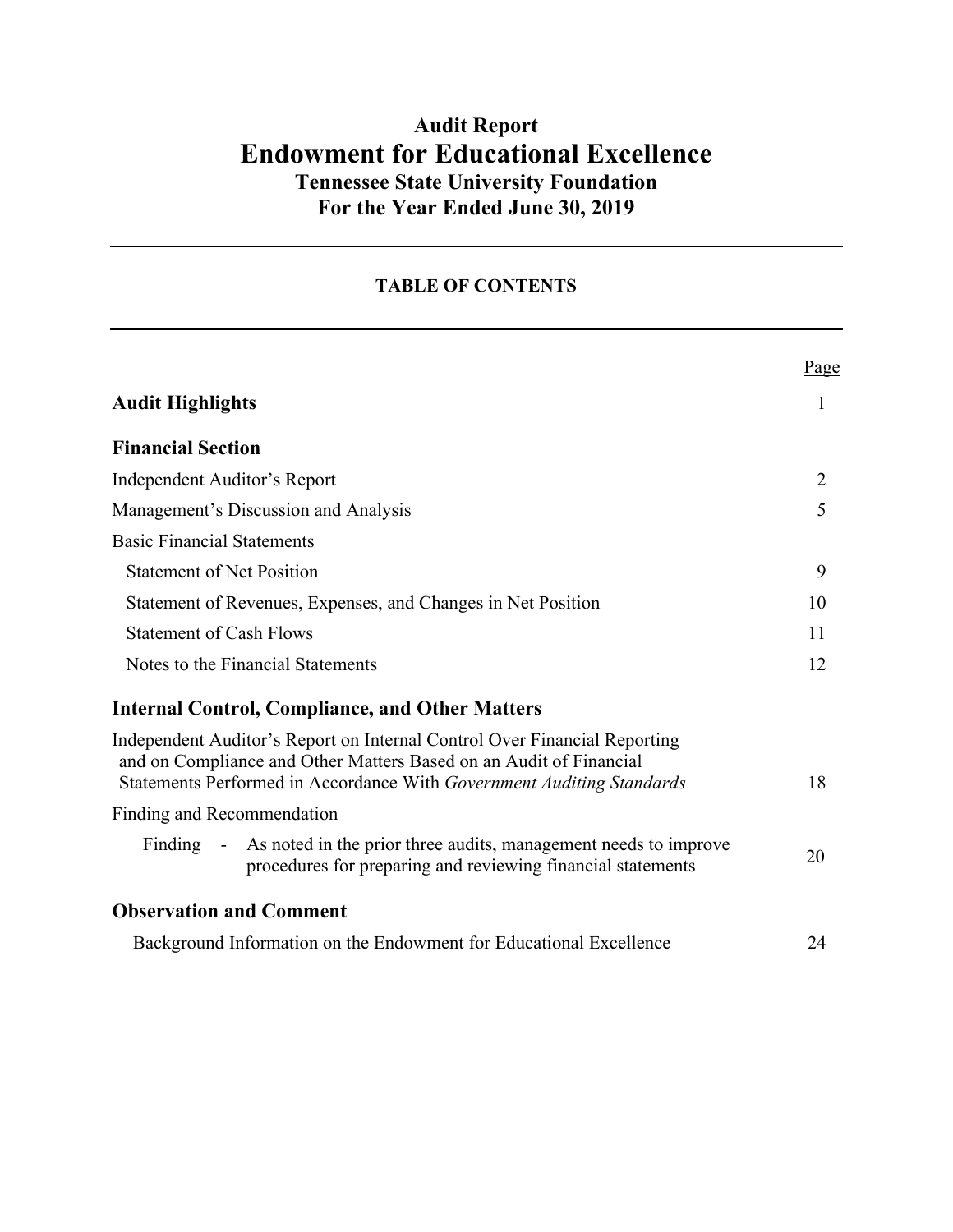### State of Tennessee

# Audit Highlights

Comptroller of the Treasury Division of State Audit

### Financial and Compliance Audit **Endowment for Educational Excellence Tennessee State University Foundation**

For the Year Ended June 30, 2019

### **Opinion on the Financial Statements**

The opinion on the financial statements is unmodified.

### **Audit Finding**

### **As noted in the prior three audits, management needs to improve procedures for preparing and reviewing financial statements \***

As noted in the prior three audits, management's procedures for preparing the trust's financial statements and accompanying notes to the financial statements are not adequate to ensure the accuracy, proper classification, and disclosure of information (page 20).

\* This finding is repeated from the prior audits.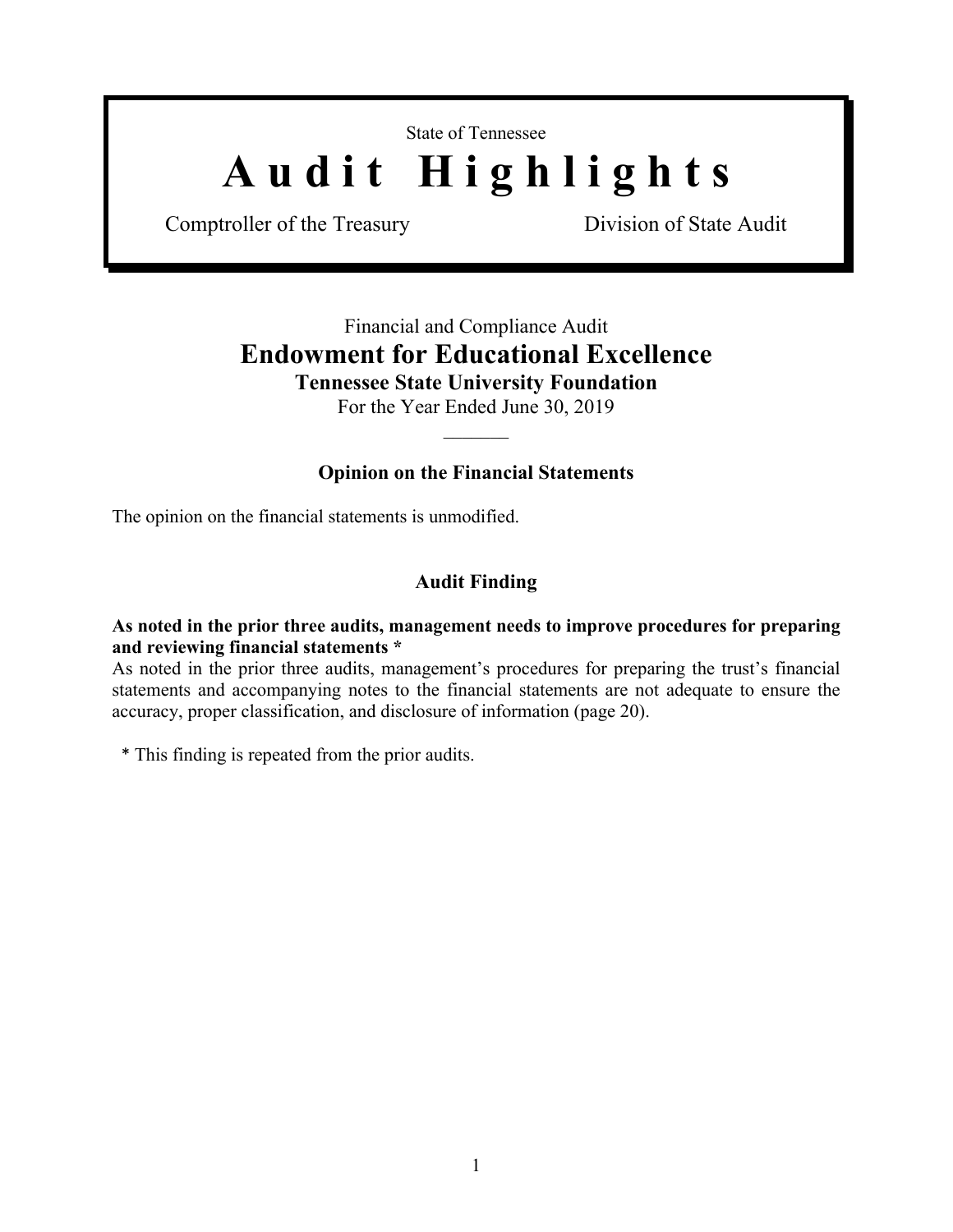

**JASON E. MUMPOWER** Comptroller

### **Independent Auditor's Report**

The Honorable Bill Lee, Governor Members of the General Assembly Dr. Glenda Baskin Glover, President

### **Report on the Financial Statements**

We have audited the accompanying financial statements of the Endowment for Educational Excellence at the Tennessee State University Foundation as of and for the year ended June 30, 2019, and the related notes to the financial statements, which collectively comprise the basic financial statements as listed in the table of contents.

### *Management's Responsibility for the Financial Statements*

Management is responsible for the preparation and fair presentation of these financial statements in accordance with accounting principles generally accepted in the United States of America; this includes the design, implementation, and maintenance of internal control relevant to the preparation and fair presentation of financial statements that are free from material misstatement, whether due to fraud or error.

### *Auditor's Responsibility*

Our responsibility is to express opinions on these financial statements based on our audit. We conducted our audit in accordance with auditing standards generally accepted in the United States of America and the standards applicable to financial audits contained in *Government Auditing Standards* issued by the Comptroller General of the United States. Those standards require that we plan and perform the audit to obtain reasonable assurance about whether the financial statements are free from material misstatement.

An audit involves performing procedures to obtain audit evidence about the amounts and disclosures in the financial statements. The procedures selected depend on the auditor's judgment, including the assessment of the risks of material misstatement of the financial statements, whether due to fraud or error. In making those risk assessments, the auditor considers internal control relevant to the foundation's preparation and fair presentation of the financial statements in order to design audit procedures that are appropriate in the circumstances, but not for the purpose of expressing an opinion on the effectiveness of the entity's internal control. Accordingly, we express no such opinion. An audit also includes evaluating the appropriateness of accounting policies used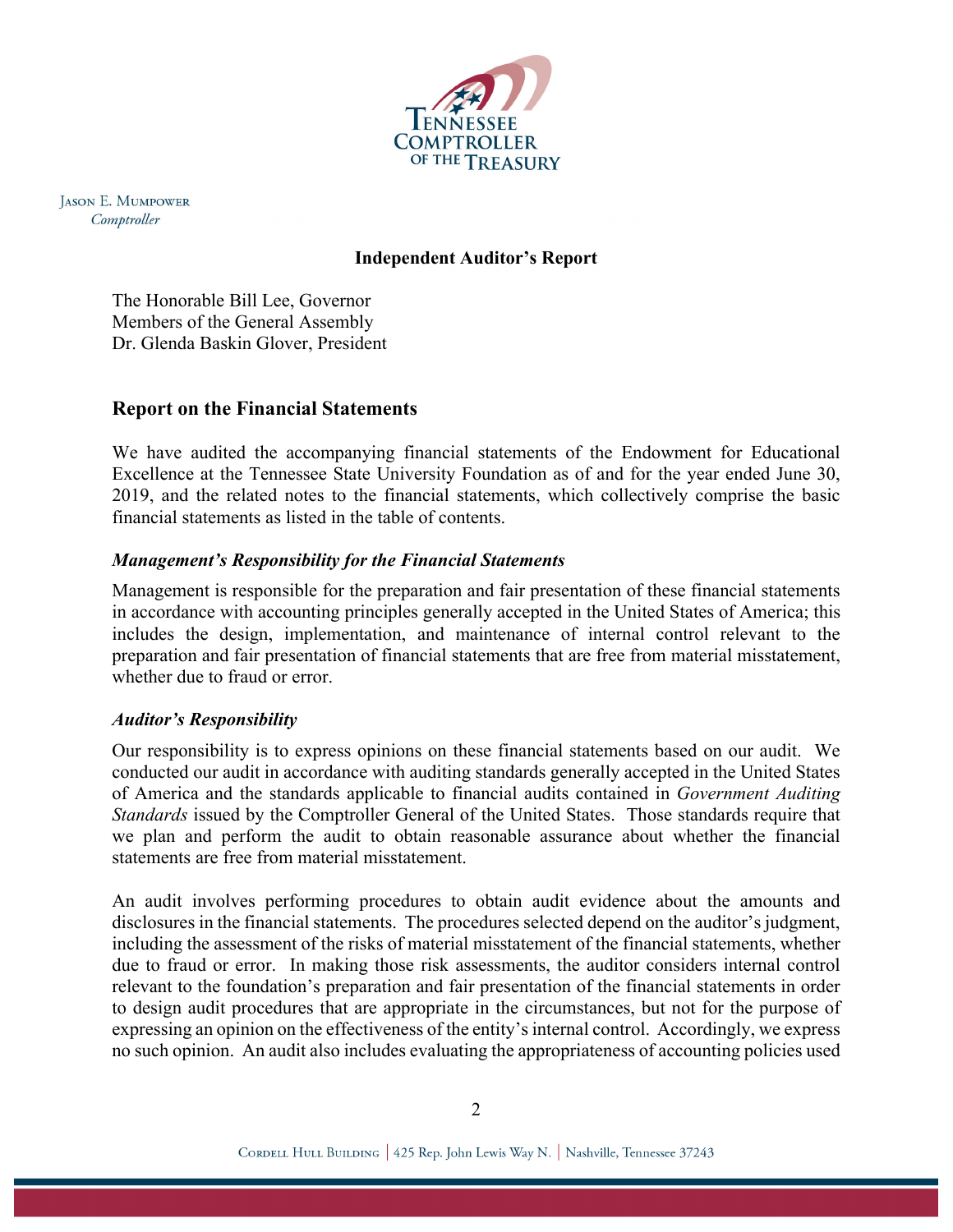and the reasonableness of significant accounting estimates made by management, as well as evaluating the overall presentation of the financial statements.

We believe that the audit evidence we have obtained is sufficient and appropriate to provide a basis for our audit opinion.

### *Opinion*

In our opinion, the financial statements referred to above present fairly, in all material respects, the Endowment for Educational Excellence at the Tennessee State University Foundation as of June 30, 2019; and the respective changes in financial position and cash flows thereof for the year then ended in accordance with accounting principles generally accepted in the United States of America.

### *Emphasis of Matters*

As discussed in Note 1, the financial statements of the Endowment for Educational Excellence are intended to present the financial position, the changes in financial position, and the cash flows of only that portion of the Tennessee State University Foundation's activity that is attributable to the transactions of the Endowment for Educational Excellence. They do not purport to, and do not, present fairly the financial position of the Tennessee State University Foundation, as of June 30, 2019, and the changes in financial position and cash flows thereof for the year then ended, in accordance with accounting principles generally accepted in the United States of America. Our opinion is not modified with respect to this matter.

As discussed in Note 4, the financial statements of the Endowment for Educational Excellence at the Tennessee State University Foundation include investments valued at \$3,808,728.01 (7.5% of net position of the trust), whose fair values have been estimated by management in the absence of readily determinable fair values. Management's estimates are based on information provided by the fund managers or the general partners. Our opinion is not modified with respect to this matter.

### *Other Matters*

### *Required Supplementary Information*

Accounting principles generally accepted in the United States of America require that the management's discussion and analysis on pages 5 through 8 be presented to supplement the basic financial statements. Such information, although not a part of the basic financial statements, is required by the Governmental Accounting Standards Board, which considers it to be an essential part of financial reporting for placing the basic financial statements in an appropriate operational, economic, or historical context. We have applied certain limited procedures to the required supplementary information in accordance with auditing standards generally accepted in the United States of America, which consisted of inquiries of management about the methods of preparing the information and comparing the information for consistency with management's responses to our inquiries, the basic financial statements, and other knowledge we obtained during the audit of the basic financial statements. We do not express an opinion or provide any assurance on the information because the limited procedures do not provide us with sufficient evidence to express an opinion or provide any assurance.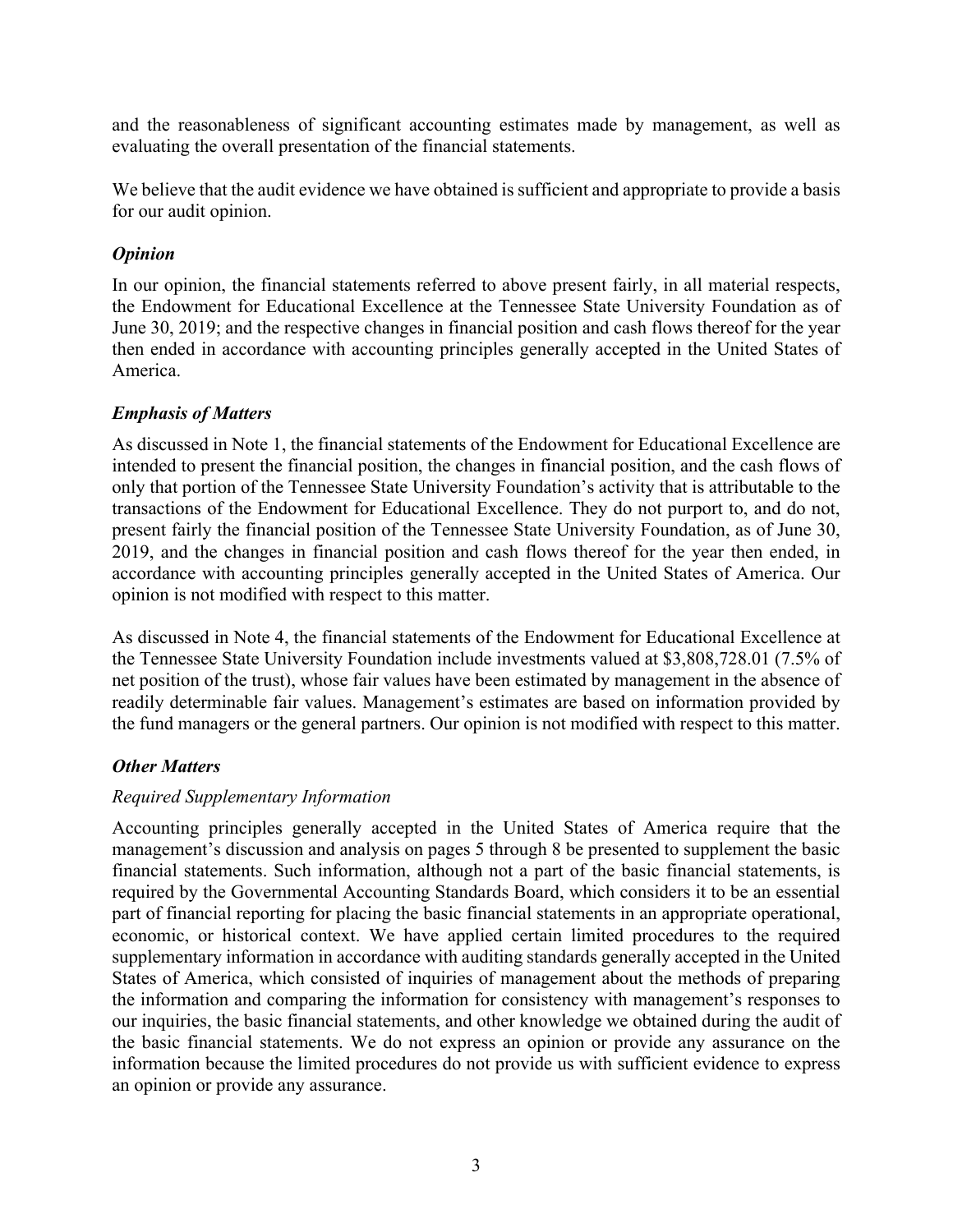### **Other Reporting Required by** *Government Auditing Standards*

In accordance with *Government Auditing Standards*, we have also issued our report dated January 26, 2022, on our consideration of the foundation's internal control over financial reporting and on our tests of its compliance with certain provisions of laws, regulations, contracts, and grant agreements and other matters. The purpose of that report is to describe the scope of our testing of internal control over financial reporting and compliance and the results of that testing, and not to provide an opinion on the internal control over financial reporting or on compliance. That report is an integral part of an audit performed in accordance with *Government Auditing Standards* in considering the foundation's internal control over financial reporting and compliance.

Hatter J. Stickel

 Katherine J. Stickel, CPA, CGFM, Director Division of State Audit January 26, 2022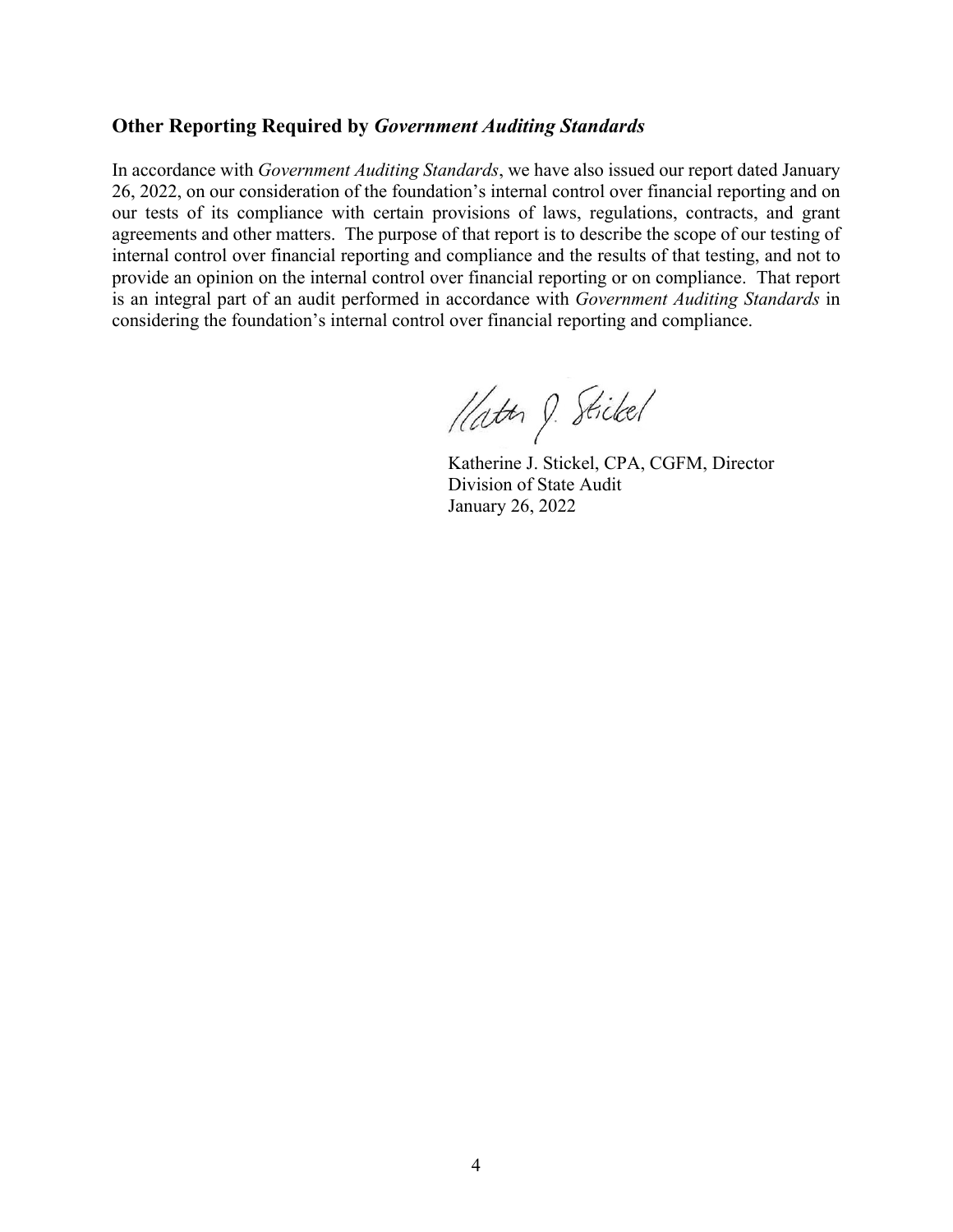### **ENDOWMENT FOR EDUCATIONAL EXCELLENCE Tennessee State University Foundation Management's Discussion and Analysis**

#### **Introduction**

This section of Tennessee State University Endowment for Educational Excellence trust's annual financial report presents a discussion and analysis of the financial performance of the trust during the fiscal year ended June 30, 2019, with comparative information presented for the fiscal year ended June 30, 2018. This discussion has been prepared by management along with the financial statements and related note disclosures and should be read in conjunction with the independent auditor's report, the audited financial statements, and accompanying notes. The financial statements, notes, and this discussion are the responsibility of management.

#### **Overview of the Financial Statements**

The financial statements have been prepared in accordance with generally accepted accounting principles as prescribed by the Governmental Accounting Standards Board (GASB), which establishes standards for external financial reporting for public colleges and universities. The financial statements are presented on a consolidated basis to focus on the trust as a whole. The full scope of the trust's activities is considered to be a single business-type activity, and accordingly, is reported within a single column in the basic financial statements.

The trust's financial report includes the statement of net position; the statement of revenues, expenses, and changes in net position; and the statement of cash flows. Notes to the financial statements are also presented to provide additional information that is essential to a full understanding of the financial statements.

### **The Statement of Net Position**

The statement of net position is a point-in-time financial statement. The statement of net position presents the financial position of the trust at the end of the fiscal year. To aid the reader in determining the trust's ability to meet immediate and future obligations, the statement includes all assets, liabilities, and net position of the trust and segregates the assets and liabilities into current and noncurrent components. Current assets are those that are available to satisfy current liabilities, inclusive of assets that will be converted to cash within one year. Current liabilities are those that will be paid within one year. The statement of net position is prepared under the accrual basis of accounting; assets and liabilities are recognized when goods or services are provided or received despite when cash is actually exchanged.

From the data presented, readers of the statement are able to determine the assets available to continue the operations of the trust. They are also able to determine how much the trust owes vendors, lenders, and others. Net position represents the difference between the trust's assets and liabilities, and is one indicator of the trust's current financial condition.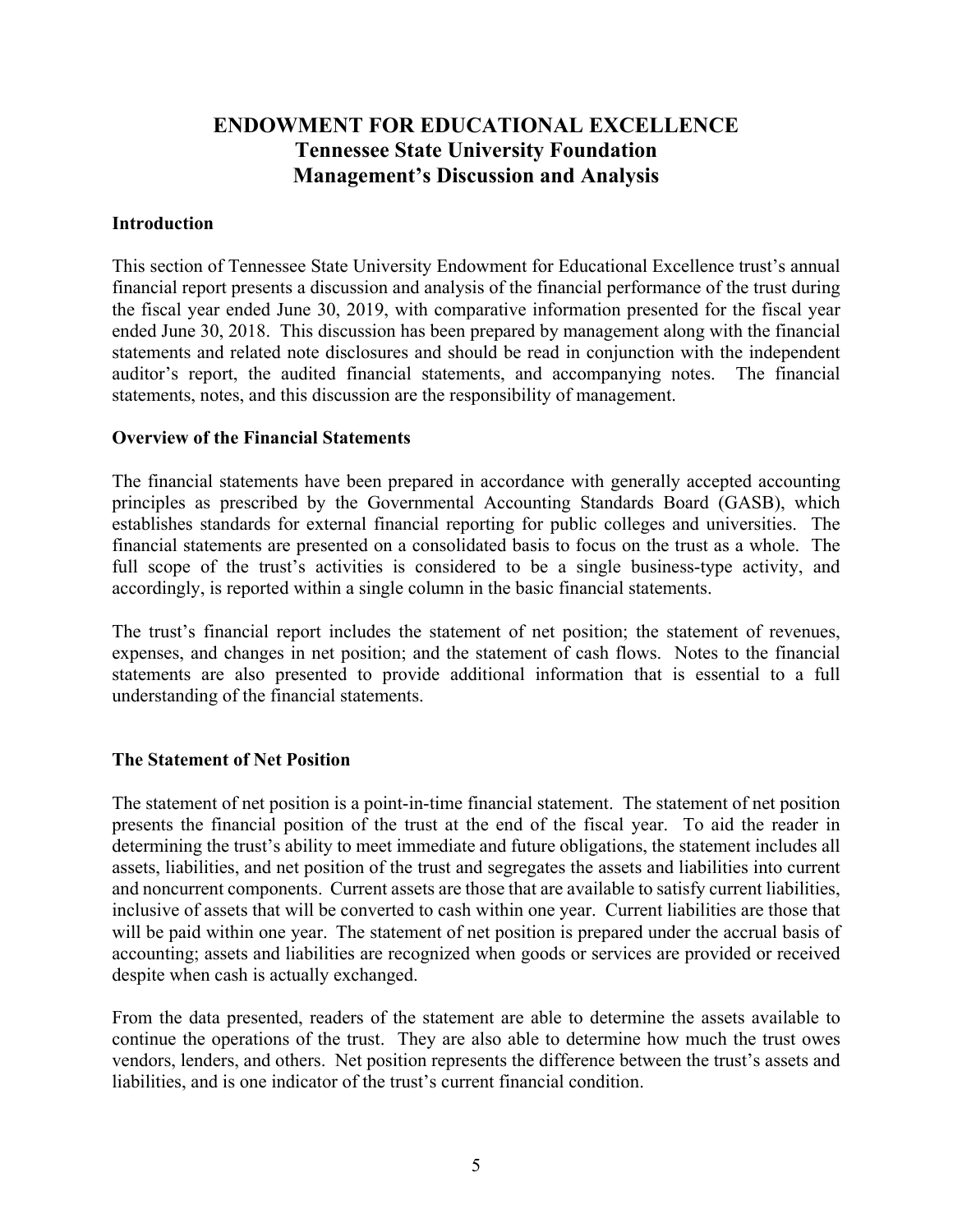The statement of net position also indicates the availability of net position for expenditure by the trust. Net position is reported as restricted net position, which is subdivided into two categories, nonexpendable and expendable. Nonexpendable restricted net position includes endowment and similar resources whose use is limited by donors or other outside sources and as a condition of the gift, the principal is to be maintained in perpetuity. Expendable restricted net position is available for expenditure by the trust but must be spent for purposes as determined by donors and/or external entities that have placed time or purpose restrictions on the use of the resources.

The following table summarizes the trust's assets, liabilities, and net position at June 30, 2019, and June 30, 2018.

**Summary of Net Position** 

| (in thousands of dollars)  |          |          |  |  |  |
|----------------------------|----------|----------|--|--|--|
|                            | 2019     | 2018     |  |  |  |
| Assets:                    |          |          |  |  |  |
| Current assets             | 249      | 329      |  |  |  |
| Noncurrent assets          | 50,486   | 48,822   |  |  |  |
| Total assets               | 50,735   | 49,151   |  |  |  |
| Net Position:              |          |          |  |  |  |
| Restricted - nonexpendable | 50,486   | 48,813   |  |  |  |
| Restricted - expendable    | 249      | 338      |  |  |  |
| Total net position         | \$50,735 | \$49,151 |  |  |  |

### Comparison of Fiscal Year 2019 to Fiscal Year 2018

• Noncurrent assets and nonexpendable net position increased due to the growth in the overall fair market value of the investment and expendable net position decreased due to the need for scholarship funding.

### **The Statement of Revenues, Expenses, and Changes in Net Position**

The statement of revenues, expenses, and changes in net position presents the results of operations for the fiscal year. Revenues and expenses are recognized when earned or incurred, regardless of when cash is received. The statement indicates whether the trust's financial condition has improved or deteriorated during the fiscal year. The statement presents the revenues received by the trust, both operating and nonoperating; the expenses paid by the trust, operating and nonoperating; and any other revenues, expenses, gains, or losses received or spent by the trust.

Generally speaking, operating expenses are those expenses paid to acquire or produce the goods and services to carry out the mission of the trust. Nonoperating revenues are revenues received for which goods and services are not provided directly to the payor. Although the trust is dependent upon gifts to fund educational and general operations, under GASB standards these funding sources are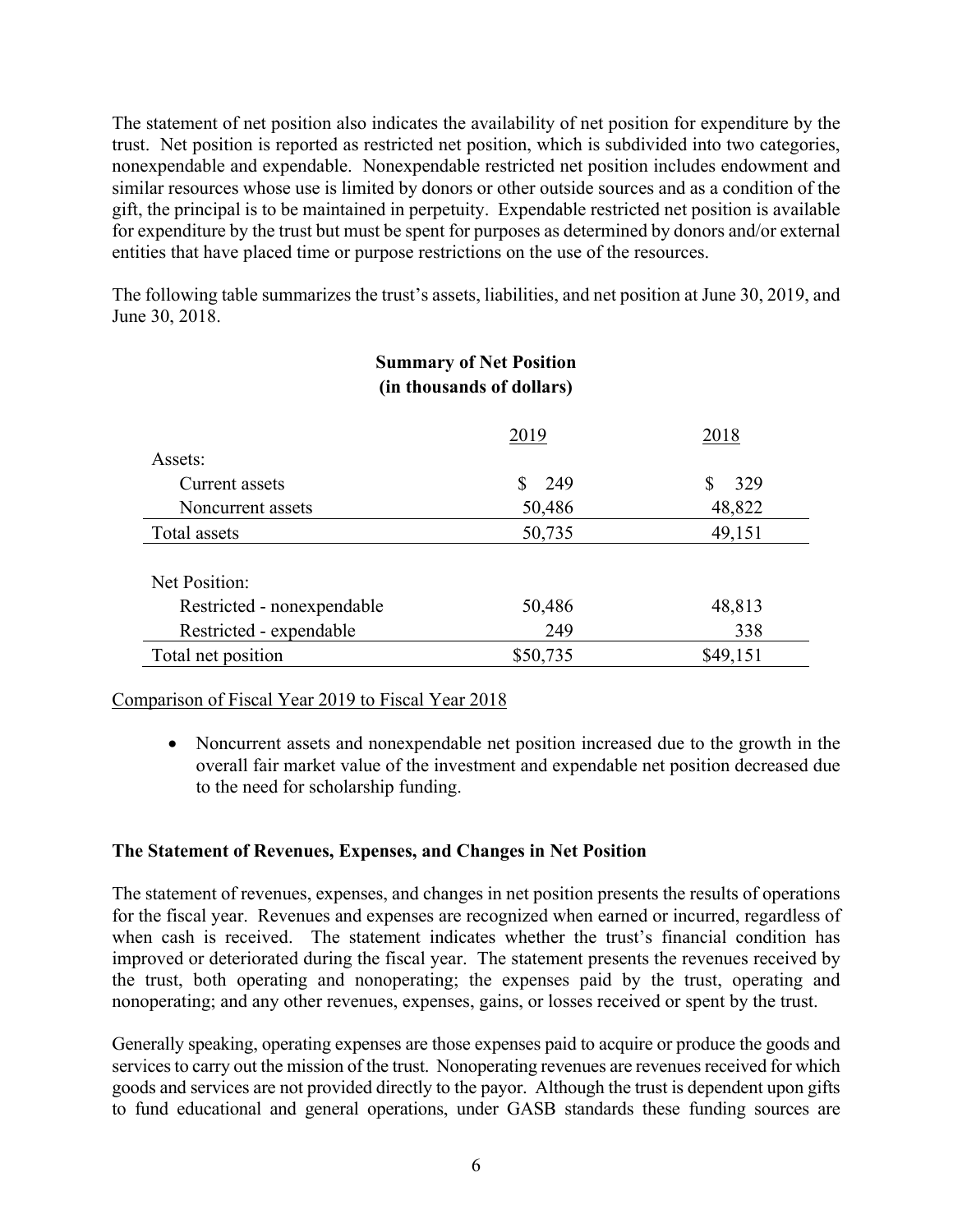reported as nonoperating revenues, as is investment income. As a result, the trust has historically reported an excess of operating expenses over operating revenues, resulting in an operating loss. Therefore, the "increase in net position" is more indicative of overall financial results for the year.

A summary of the trust's revenues, expenses, and changes in net position for the year ended June 30, 2019, and June 30, 2018, follows.

|                                   | 2019     | <u>2018</u> |
|-----------------------------------|----------|-------------|
| Operating expenses                | 363      | 569         |
| Operating loss                    | (363)    | (569)       |
| Nonoperating revenues             | 1,947    | 2,962       |
| Increase in net position          | 1,584    | 2,393       |
| Net position at beginning of year | 49,151   | 46,758      |
| Net position at end of year       | \$50,735 | \$49,151    |

### **Summary of Revenues, Expenses, and Changes in Net Position (in thousands of dollars)**

### Operating Expenses

Operating expenses may be reported by nature or function. The trust has chosen to report the expenses in their natural classification on the statement of revenues, expenses, and changes in net position. The following summarizes the operating expenses by natural classifications for the last two fiscal years:

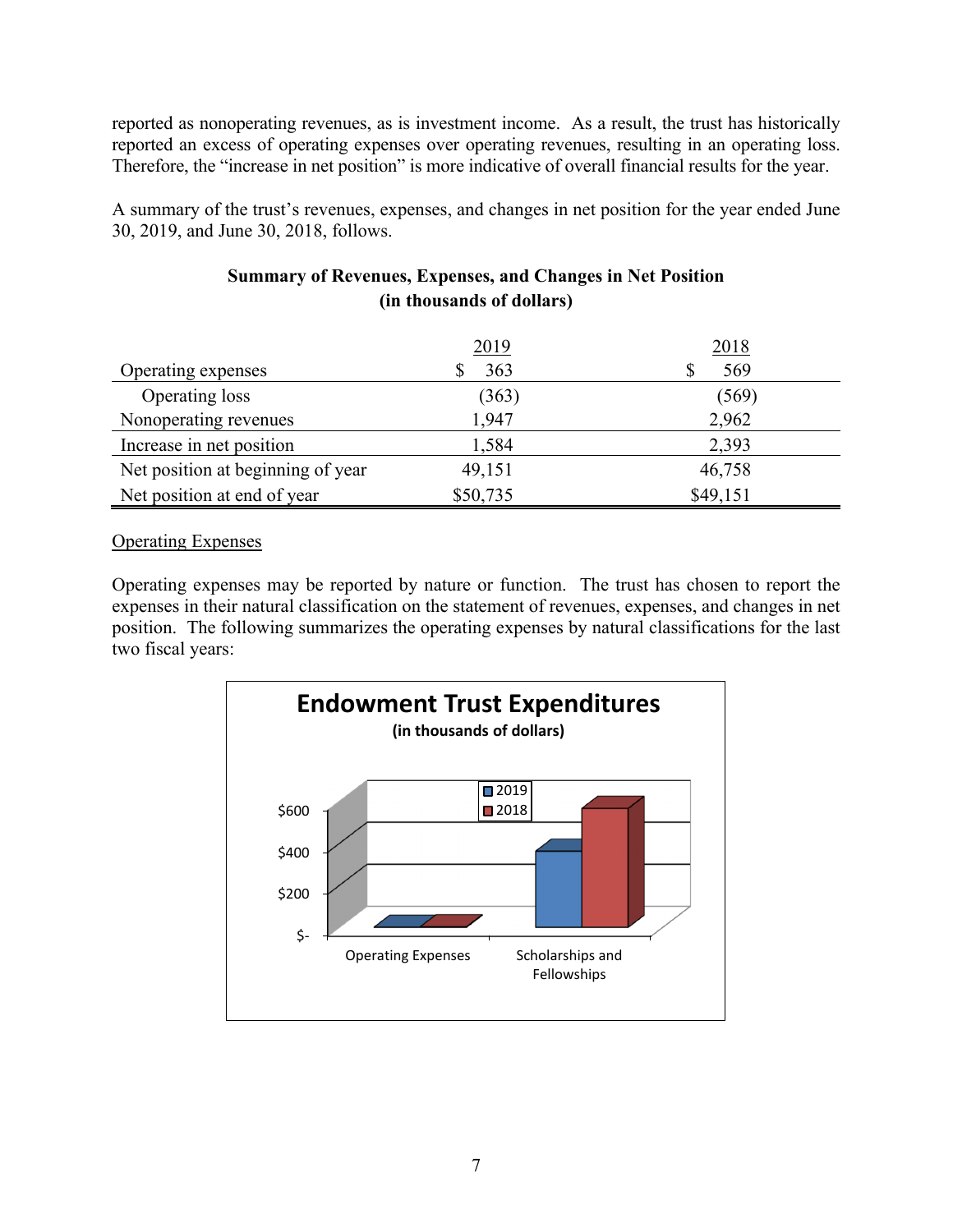### Comparison of FY 2019 to FY 2018

- Trust fund allocations were issued to support the areas of scholarship expenditures only in fiscal year 2019, while fiscal year 2018 supported the areas of scholarships and general operating expenditures.
- Scholarships and fellowships were decreased in fiscal year 2019 due to the availability of trust funds.

### Nonoperating Revenues and Expenses

Certain revenue sources that the trust relies on to provide funding for operations, including certain grants, contracts. and investment income, are defined by the GASB as nonoperating. The trust had no nonoperating expenses in the last two fiscal years. The following summarizes the trust's nonoperating revenues for the last two fiscal years:



### Comparison of Fiscal Year 2019 to Fiscal Year 2018

• Investment income decreased due to fiscal year 2018 having high unrealized gains and fiscal year 2019 having low unrealized gains.

### **Economic Factors That Will Affect the Future**

The trust is not aware of any factors that will have a significant effect on the financial position or results of operations.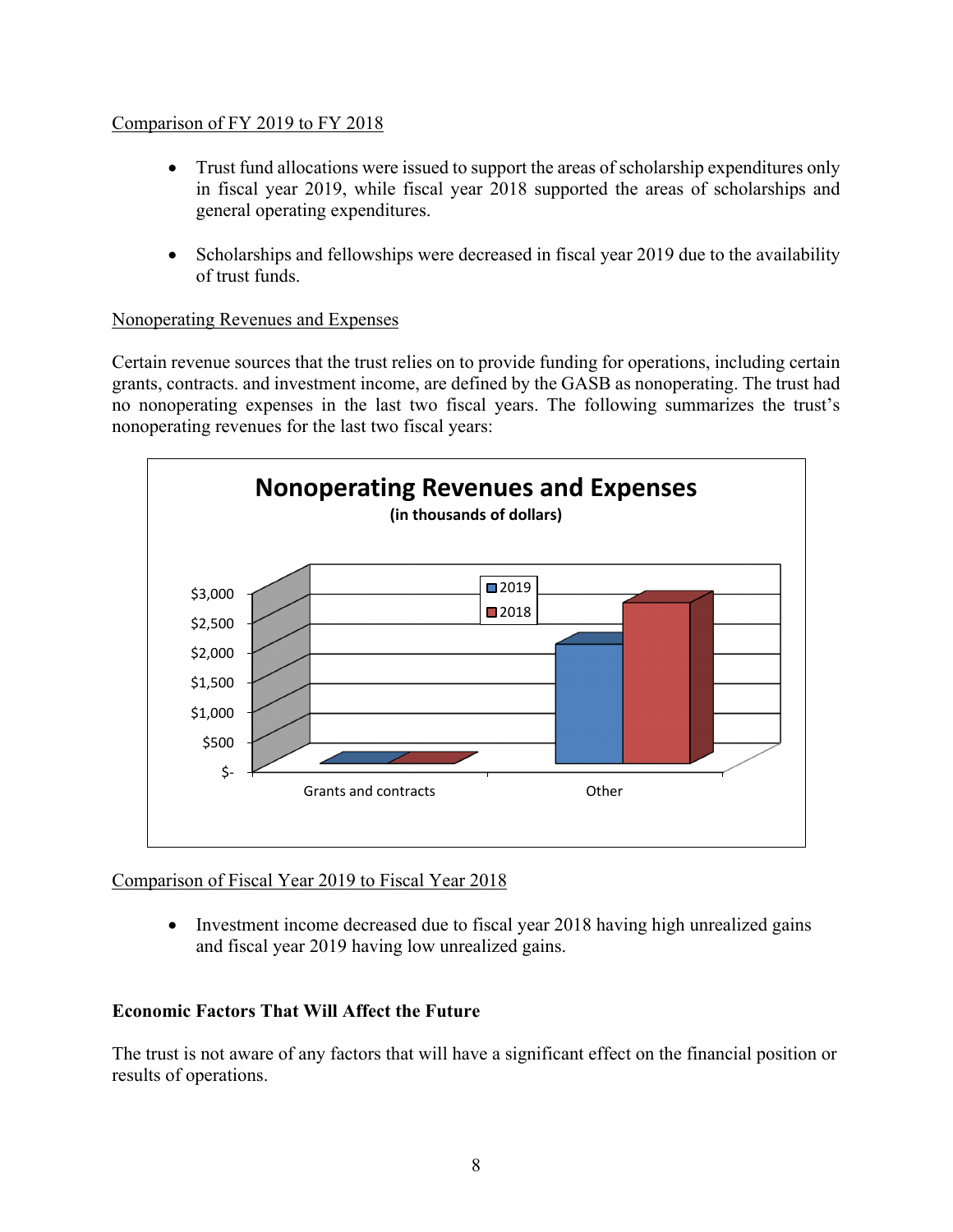### **ENDOWMENT FOR EDUCATIONAL EXCELLENCE Statement of Net Position June 30, 2019 Tennessee State University Foundation**

| <b>Assets</b>                             |                 |
|-------------------------------------------|-----------------|
| Current assets:                           |                 |
| Cash and cash equivalents (Notes 2 and 3) | S<br>249,435.15 |
| Total current assets                      | 249,435.15      |
| Noncurrent assets:                        |                 |
| Cash and cash equivalents (Notes 2 and 3) | 315,312.27      |
| Investments (Notes 4 and 5)               | 50,170,199.41   |
| Total noncurrent assets                   | 50,485,511.68   |
| Total assets                              | 50,734,946.83   |
| <b>Net position</b>                       |                 |
| Restricted for:                           |                 |
| Nonexpendable                             | 50,485,511.68   |
| Expendable                                | 249,435.15      |
| Total net position                        | \$50,734,946.83 |

The notes to the financial statements are an integral part of this statement.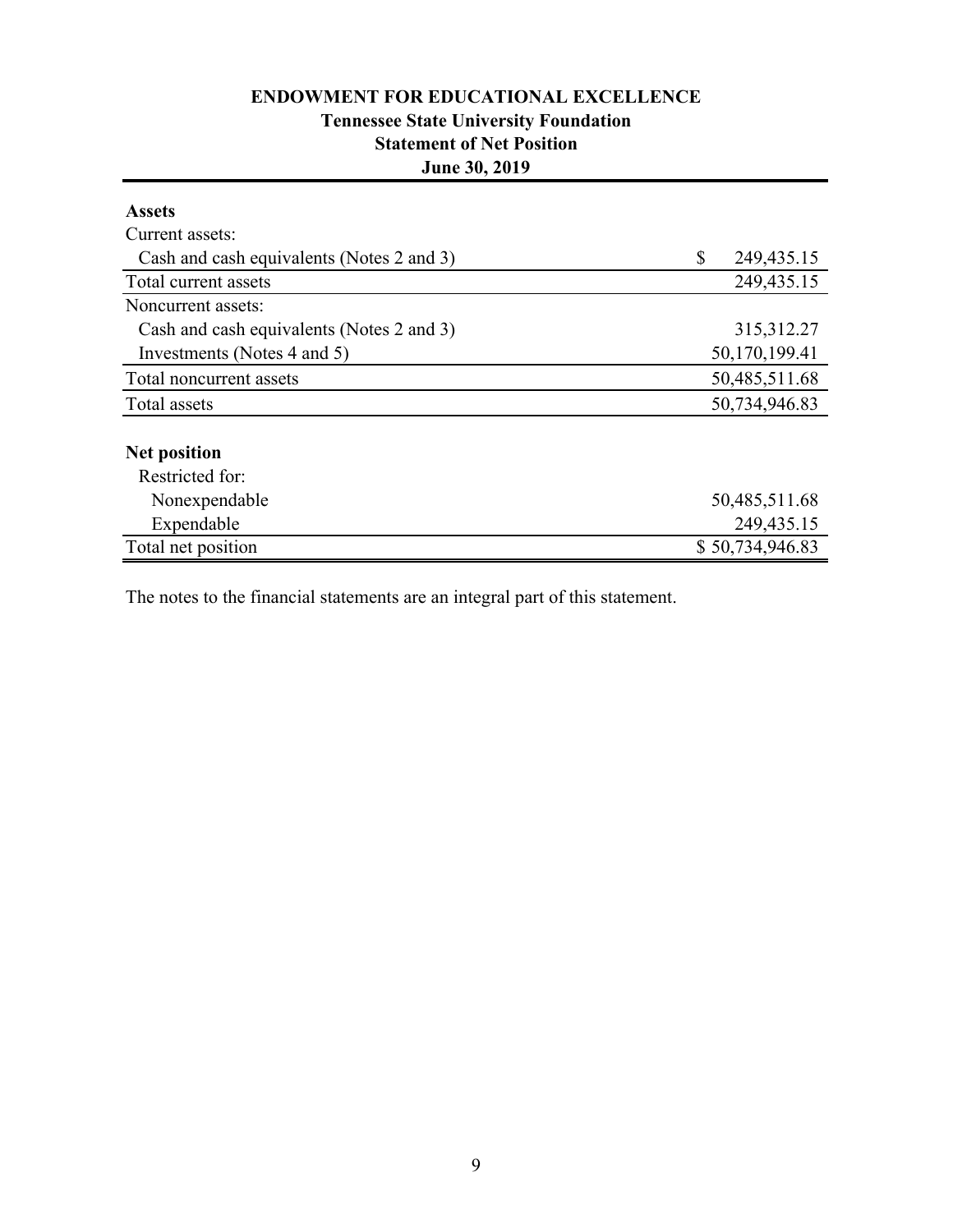### **Statement of Revenues, Expenses, and Changes in Net Position For the Year Ended June 30, 2019 ENDOWMENT FOR EDUCATIONAL EXCELLENCE Tennessee State University Foundation**

| <b>Expenses</b>                                               |                  |
|---------------------------------------------------------------|------------------|
| Scholarships and fellowships                                  | \$<br>362,974.00 |
| Total operating expenses                                      | 362,974.00       |
| Operating loss                                                | (362, 974.00)    |
| <b>Nonoperating revenues</b>                                  |                  |
| Additions to permanent endowments                             | 500.00           |
| Investment income (net of investment expense of \$228,122.87) | 1,946,264.48     |
| Total nonoperating revenues                                   | 1,946,764.48     |
|                                                               |                  |
| Increase in net position                                      | 1,583,790.48     |
| Net position - beginning of year                              | 49, 151, 156. 35 |
| Net position - end of year                                    | \$50,734,946.83  |

The notes to the financial statements are an integral part of this statement.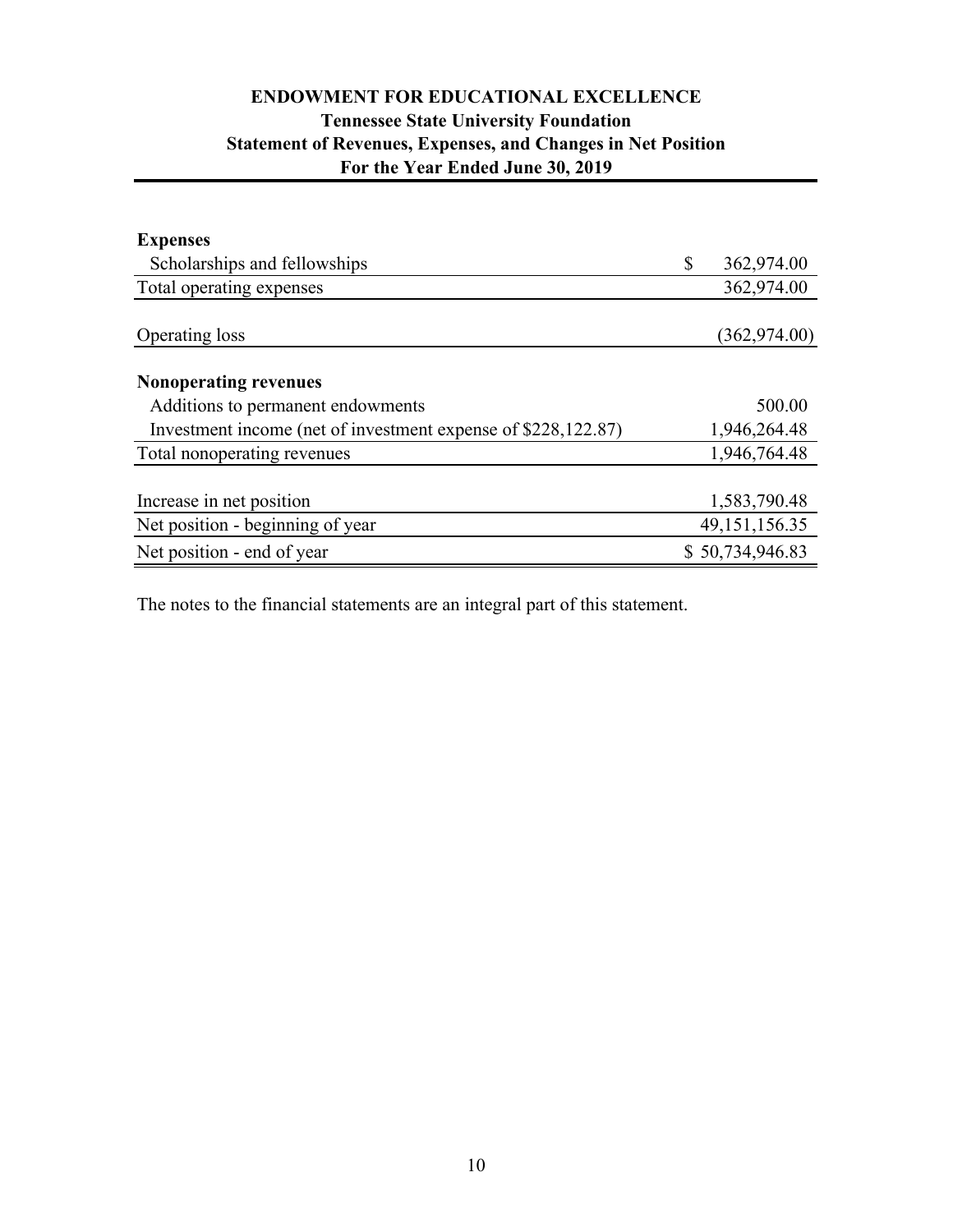### **ENDOWMENT FOR EDUCATIONAL EXCELLENCE Statement of Cash Flows For the Year Ended June 30, 2019 Tennessee State University Foundation**

| <b>Cash flows from operating activities</b>                                              |              |                |
|------------------------------------------------------------------------------------------|--------------|----------------|
| Payments for scholarships and fellowships                                                | \$           | (362, 974.00)  |
| Net cash used for operating activities                                                   |              | (362, 974.00)  |
| Cash flows from noncapital financing activities                                          |              |                |
| Private gifts for endowment purposes                                                     |              | 500.00         |
| Net cash provided by noncapital financing activities                                     |              | 500.00         |
| <b>Cash flows from investing activities</b>                                              |              |                |
| Proceeds from sales and maturities of investments                                        |              | 6,989,214.18   |
| Income on investments                                                                    |              | 219,486.03     |
| Purchase of investments                                                                  |              | (6,870,581.60) |
| Net cash provided for investing activities                                               |              | 338,118.61     |
|                                                                                          |              |                |
| Net decrease in cash and cash equivalents                                                |              | (24, 355.39)   |
| Cash and cash equivalents - beginning of year                                            |              | 589,102.81     |
| Cash and cash equivalents - end of year                                                  | $\mathbb{S}$ | 564,747.42     |
| Reconciliation of operating loss to net cash used for operating activities:              |              |                |
| Operating loss                                                                           | \$           | (362, 974.00)  |
| Net cash used for operating activities                                                   | \$           | (362, 974.00)  |
|                                                                                          |              |                |
| Noncash investing, capital, or financing transactions<br>Unrealized gains on investments | S            | 1,026,119.51   |

The notes to the financial statements are an integral part of this statement.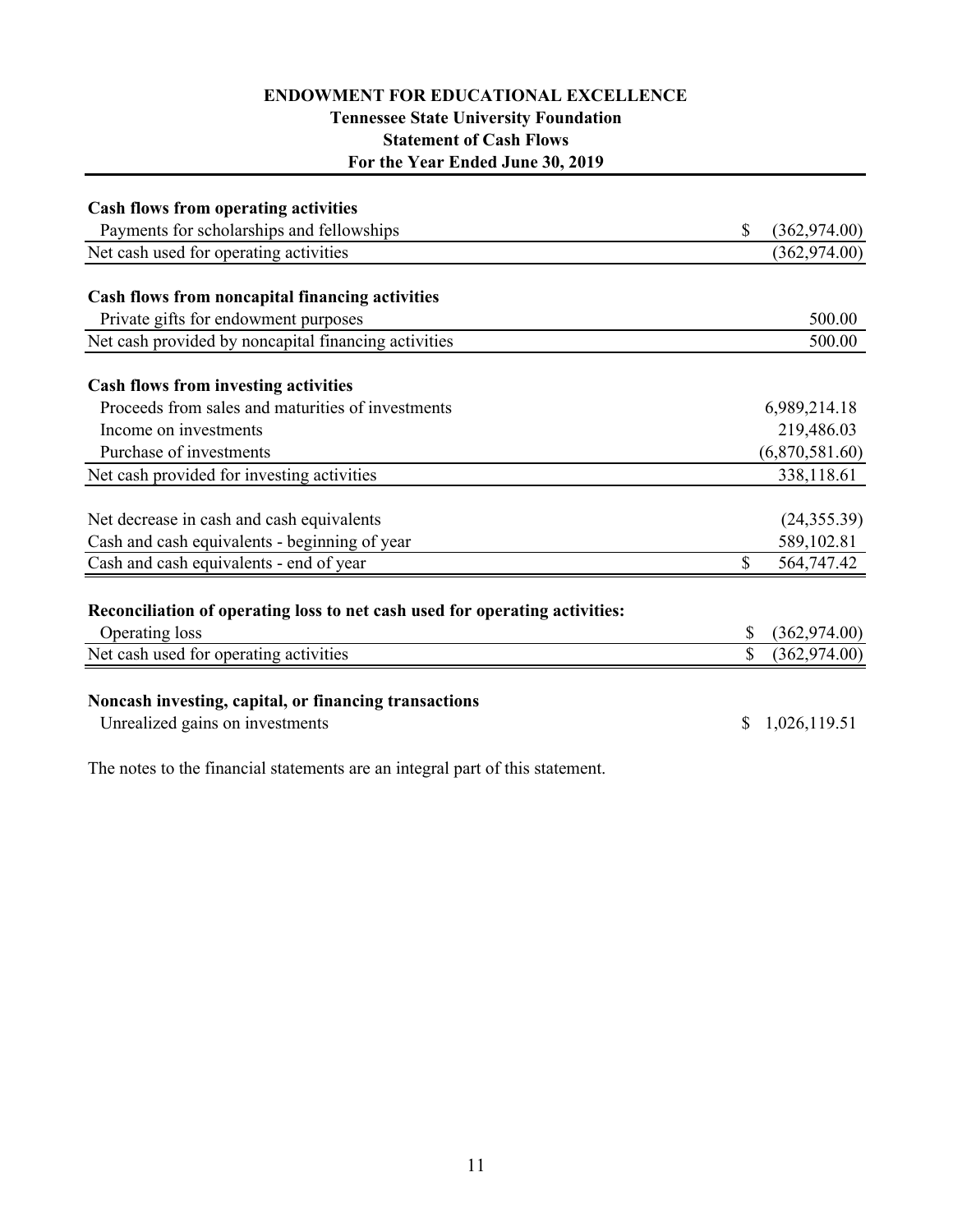### **ENDOWMENT FOR EDUCATIONAL EXCELLENCE Tennessee State University Foundation Notes to the Financial Statements June 30, 2019**

### **Note 1. Summary of Significant Accounting Policies**

### **Reporting Entity**

Pursuant to the consent decree entered into on January 5, 2001, in settlement of the *Geier v. Sundquist*  lawsuit, the Tennessee State University Foundation Endowment for Educational Excellence trust was established. This trust was created by the Tennessee Board of Regents and is operated exclusively for the educational purposes of Tennessee State University. The Tennessee State University Foundation is the trustee of these funds and, in accordance with the trust agreement, delegates actual management of the trust assets to professional investment managers.

The Tennessee State University Foundation is a legally separate, tax-exempt organization supporting Tennessee State University. The foundation acts primarily as a fund-raising organization to supplement the resources that are available to the university in support of its programs. The 19 member board of the foundation is self-perpetuating and consists of graduates and friends of the university. The size of the board shall be determined by the majority votes of its members; any vacancy in its membership shall be filled in the same way. The entire membership of the board of trustees shall not exceed 25 in number and shall have a minimum of 8. All trustees shall serve until the expiration of their respective terms and until their respective successors are selected and qualified. Although the university does not control the timing or amount of receipts from the foundation, the majority of resources or income thereon that the foundation holds and invests is restricted to the activities of the university by the donors. Because these restricted resources held by the foundation can only be used by, or for the benefit of, the university, the foundation is considered a component unit of the university and is discretely presented in the university's financial statements.

These financial statements present only that portion of the Tennessee State University Foundation's activities that is attributable to the transactions of the Endowment for Educational Excellence.

### **Basis of Presentation**

The financial statements have been prepared in accordance with accounting principles generally accepted in the United States of America as prescribed by the Governmental Accounting Standards Board (GASB).

### **Basis of Accounting**

The financial statements have been prepared using the economic resources measurement focus and the accrual basis of accounting. Revenues are recorded when earned, and expenses are recorded when a liability is incurred, regardless of the timing of related cash flows. Grants and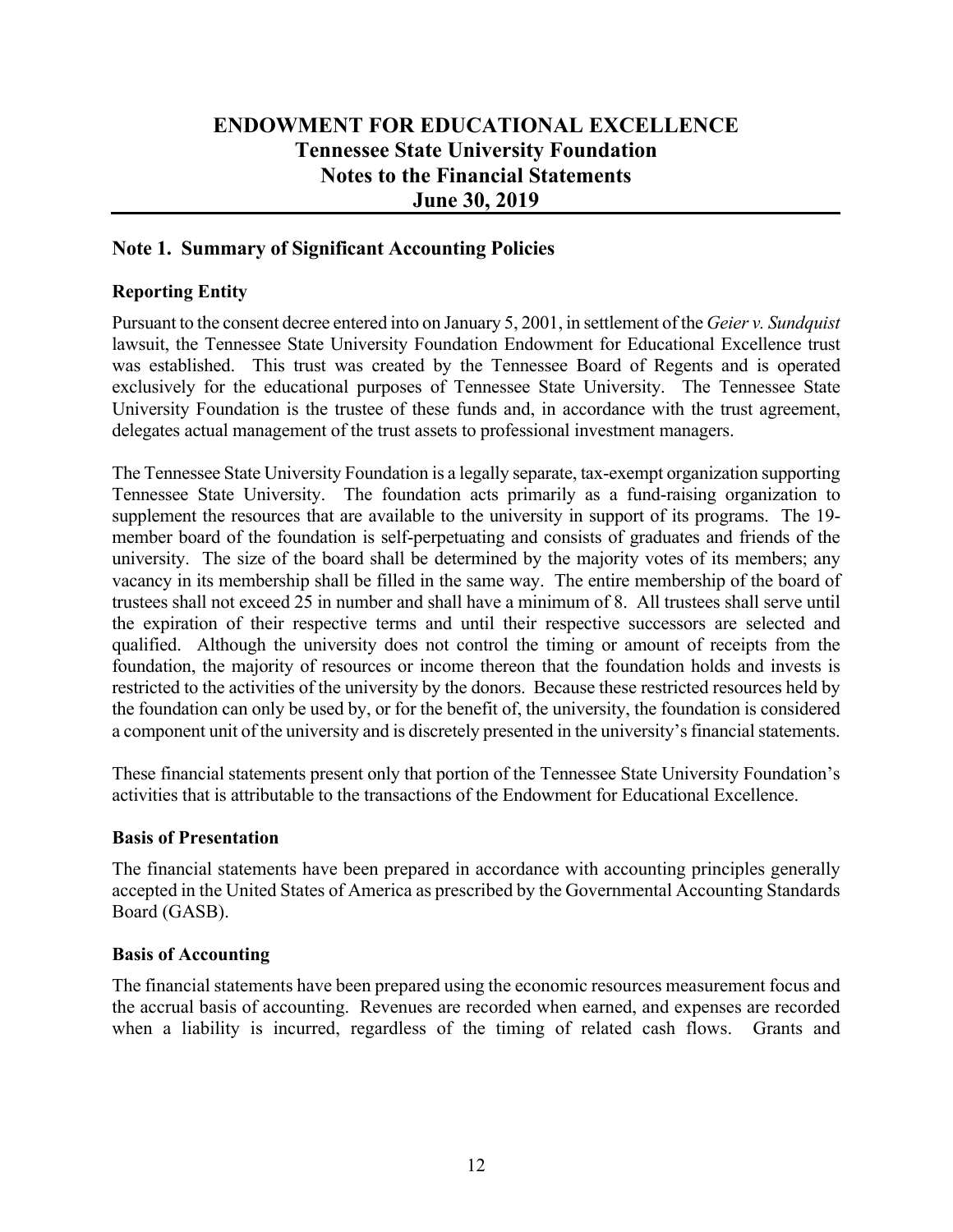similar items are recognized as revenue as soon as all of the provider's eligibility requirements have been met.

The trust has classified its revenues and expenses as either operating or nonoperating according to the following criteria: Operating revenues and expenses are those that have the characteristics of exchange transactions. Operating expenses include (1) utilities, supplies, and other services and (2) scholarships and fellowships.

All other activity is nonoperating in nature and includes (1) federal grant funds from the U.S. Department of Education, under the Title III Strengthening Historically Black Colleges and Universities Program; (2) investment income; and (3) gifts.

### **Cash Equivalents**

This classification includes instruments that are readily convertible to known amounts of cash and have original maturities of three months or less.

### **Net Position**

The Endowment for Educational Excellence's net position is classified as follows:

Nonexpendable restricted net position – Nonexpendable restricted net position consists of endowment and similar type funds in which donors or other outside sources have stipulated, as a condition of the gift instrument, that the principal is to be maintained inviolate and in perpetuity, and invested for the purpose of producing present and future income, which may be expendable or added to principal.

Expendable restricted net position – Expendable restricted net position includes resources that the trust is legally or contractually obligated to spend in accordance with restrictions imposed by external third parties. The trust agreement does provide for spending a portion of the income, as discussed in Note 6. Spending decisions are to be made by the budget committee established in the trust agreement through the preparation of an annual budget.

### **Note 2. Cash and Cash Equivalents**

In addition to demand deposits, this classification includes instruments that are readily convertible to known amounts of cash and that have original maturities of three months or less. At June 30, 2019, cash and cash equivalents consisted of \$249,435.15 in bank accounts and \$315,312.27 in money market accounts.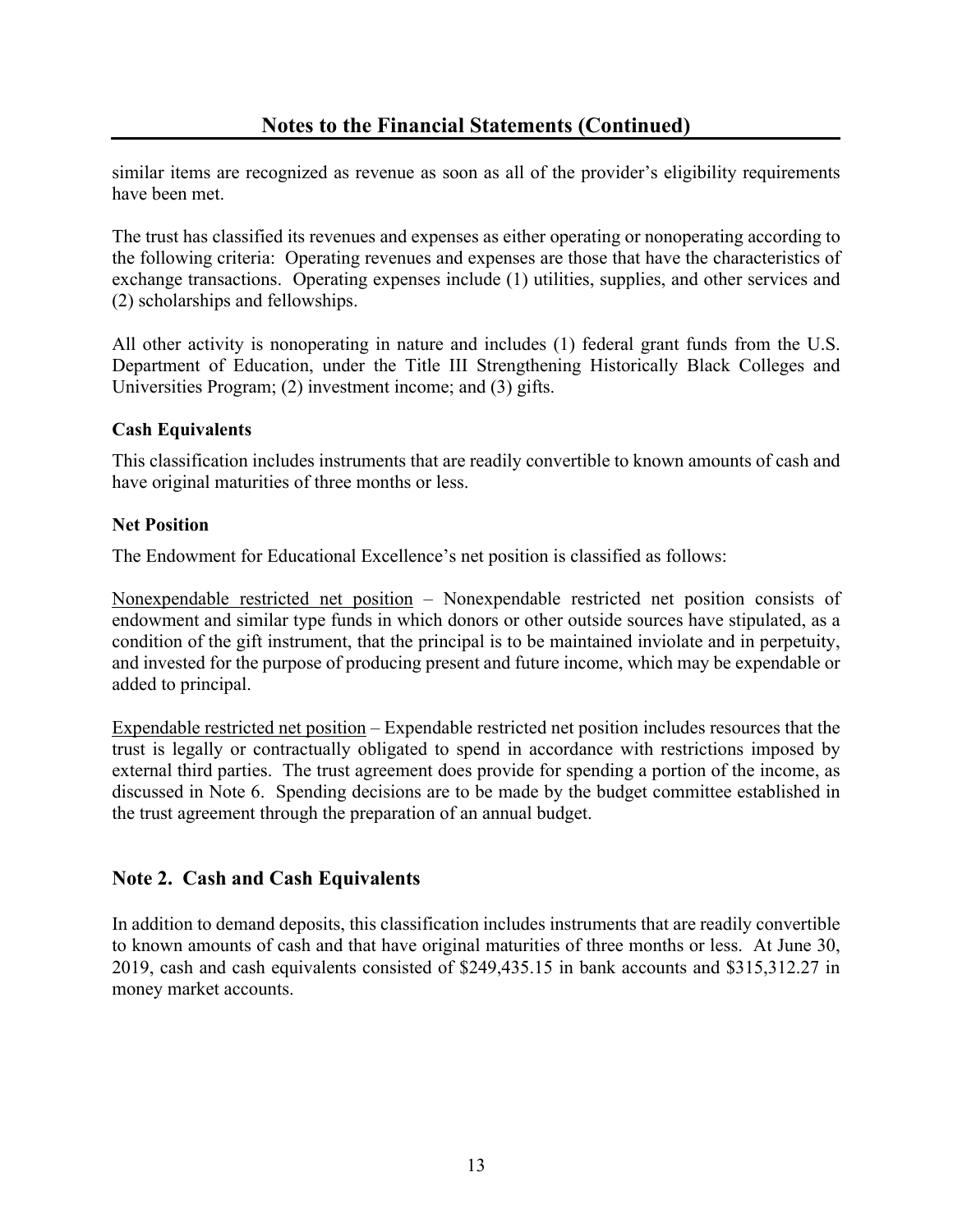### **Note 3. Deposits**

The trust's cash is held in bank accounts of the Tennessee State University Foundation. At June 30, 2019, \$8,917,513.71 of the foundation's bank balance of \$9,483,878.99 in accounts related to the trust was uninsured and uncollateralized. The bank balance includes \$564,747.42 of the trust's cash.

### **Note 4. Investments**

The trust is authorized to invest funds in accordance with its policies. In accordance with GASB Statement 31, *Accounting and Financial Reporting for Certain Investments and External Investment Pools*, as amended, and GASB Statement 72, *Fair Value Measurement and Application,*  as amended, investments are reported at fair value, including those with a maturity date of one year or less at the time of purchase, unless otherwise noted.

### **Interest Rate Risk**

Interest rate risk is the risk that changes in interest rates will adversely affect the fair value of a debt investment. The trust does not have a formal investment policy that limits investment maturities as a means of managing its exposure to fair-value losses arising from increasing interest rates.

|                   | Investment Maturities (in Years) |                |                |              |     |              |                     |  |
|-------------------|----------------------------------|----------------|----------------|--------------|-----|--------------|---------------------|--|
| Investment Type   | Fair Value                       | Less Than 1    | $1$ to 5       | 6 to 10      |     | More than 10 | No Maturity<br>Date |  |
| U.S. Treasury     | \$4,613,409.95                   | \$1,011,134.20 | \$2,860,745.48 | \$741,530.27 | \$. | ۰            | \$                  |  |
| U.S. agencies     | 989, 193. 73                     | 250,430.38     | 738,763.35     |              |     | -            |                     |  |
| Corporate bonds   | 3,709,233.68                     | 264,770.78     | 3,294,103.56   | 150,359.34   |     | -            |                     |  |
| Foreign bonds     | 1,078,182.27                     | ٠              | 1,078,182.27   |              |     | -            |                     |  |
| Mutual bond funds | 4.442.901.05                     | ۰              |                |              |     |              | 4.442,901.05        |  |
| Total debt        |                                  |                |                |              |     |              |                     |  |
| investments       | \$14,832,920.68                  | \$1,526,335.36 | \$7,971,794.66 | \$891,889.61 |     |              | \$4,442,901.05      |  |

At June 30, 2019, the trust had the following debt investments and maturities:

### **Credit Risk**

Credit risk is the risk that an issuer or other counterparty to an investment will not fulfill its obligations. The foundation is authorized to invest funds in accordance with the trust agreement. Under the trust agreement, the foundation is authorized to invest and reinvest the property of the trust in any kind of investment specifically including, but not limited to, domestic or foreign government obligations of any kind; domestic or foreign securities, bonds, mortgage participants and shares of investment trusts, investment companies, money market funds, and mutual funds (including market or index funds); options to purchase or sell domestic or foreign securities or domestic or foreign government obligations of any kind; and interest in partnerships, so long as such investments are made with the care of a fiduciary. Securities are rated using Standard and Poor's, Moody's Investors Service, and/or Fitch Ratings and are presented below using the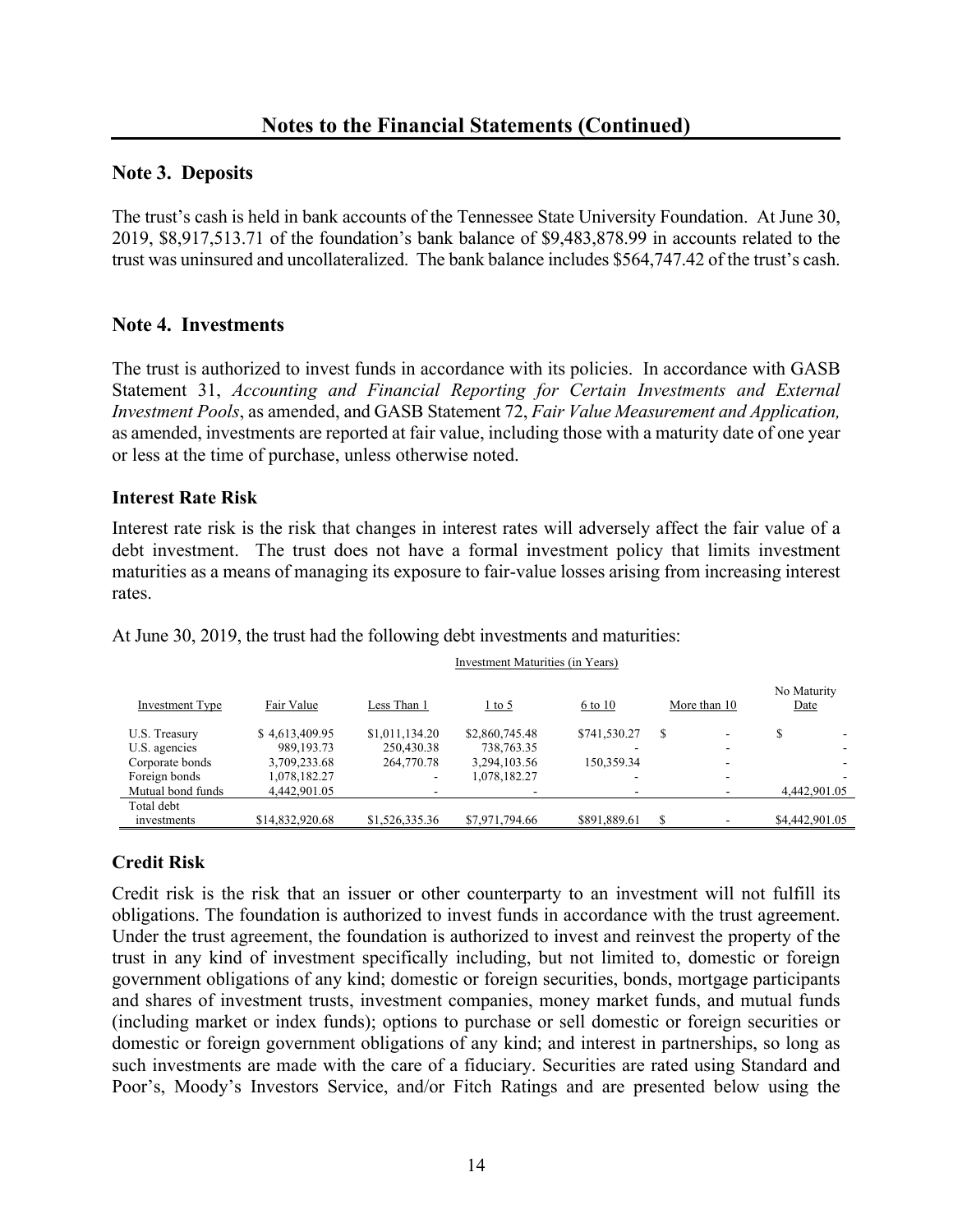Standard and Poor's rating scale. The trust has no investment policy limiting its investment choices based on ratings issued by nationally recognized statistical rating organizations.

|                   |                 | Credit Quality Rating |                |                |                |                |
|-------------------|-----------------|-----------------------|----------------|----------------|----------------|----------------|
| Investment Type   | Balance         | AAA                   | <u>AA</u>      | <u>A</u>       | <b>BBB</b>     | Unrated        |
| U.S. agencies     | 989, 193. 73    |                       | \$989,193.73   |                |                |                |
| Corporate bonds   | 3,709,233.68    | 150,359.34            | 230,504.29     | 1,905,761.12   | 1,422,608.93   |                |
| Foreign bonds     | 1,078,182.27    | 660,780.18            | -              | 259,960.83     | 157,441.26     |                |
| Mutual bond funds | 4.442,901.05    |                       |                | -              | -              | 4.442,901.05   |
|                   |                 |                       |                |                |                |                |
| Total             | \$10.219.510.73 | \$811,139.52          | \$1,219,698.02 | \$2,165,721.95 | \$1,580,050.19 | \$4,442,901.05 |

At June 30, 2019, the trust's investments were rated as follows:

### **Alternative Investments**

The trust had investments in hedge funds and Real Estate Investment Trusts (REITs). The estimated fair value of the assets was \$3,808,728.01 at June 30, 2019. The largest portion is invested in hedge funds. The estimated fair value of these assets was \$2,976,429.53.

The trust believes that the carrying amount of its alternative investments is a reasonable estimate of fair value as of June 30, 2019. Because these investments are not readily marketable, the estimated value is subject to uncertainty and, therefore, may differ from the value that would have been used had a ready market for the investments existed, and such differences could be material. These investments are made in accordance with the trust's investment policy. These investments are designed to enhance diversification and provide reductions in overall portfolio volatility. These fair values are estimated using various valuation techniques.

### *InvenTrust Properties*

The value of shares for InvenTrust Properties is estimated to be \$3.14 per share (ignoring purchase price discounts for certain categories of purchasers). The estimated value may not reflect the actual market value for these shares on any given date. The fund was valued at \$612,897.26 as of June 30, 2019.

### *Highlands REIT, Inc.*

The value of shares for Highlands REIT, Inc. is estimated to be the offering of \$0.33 per share (ignoring purchase price discounts for certain categories of purchasers). The estimated value may not reflect the actual market value for these shares on any given date. The fund was valued at \$64,412.77 as of June 30, 2019.

### *Cousins Properties Incorporated*

The value of shares held for Cousins Properties Incorporated is \$36.17 per share (ignoring purchase price discounts for categories of purchasers). The estimated value may not reflect the actual market value for these shares on any given date. The fund was valued at \$154,988.45, as of June 30, 2019.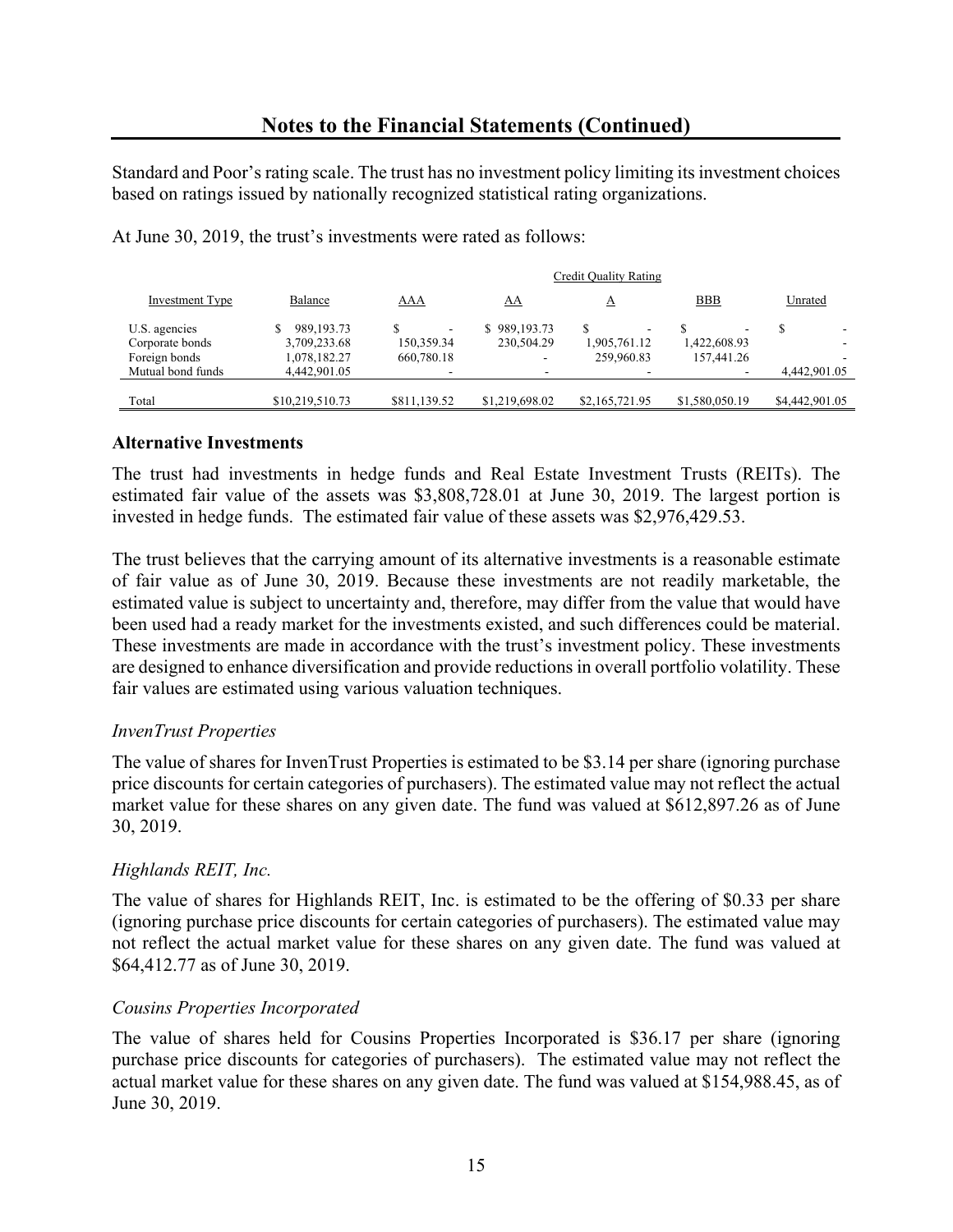### **Note 5. Fair Value Measurement**

The trust categorizes its fair value measurements within the fair value hierarchy established by accounting principles generally accepted in the United States of America. The trust has the following recurring fair value measurements as of June 30, 2019:

|                            |                  | Quoted Prices in<br><b>Active Markets</b><br>for Identical | Significant<br>Other<br>Observable |    | Significant<br>Unobservable | Investments<br>Measured at |
|----------------------------|------------------|------------------------------------------------------------|------------------------------------|----|-----------------------------|----------------------------|
|                            |                  | Assets                                                     | Inputs                             |    | Inputs                      | the Net Asset              |
|                            | June 30, 2019    | (Level 1)                                                  | (Level 2)                          |    | (Level 3)                   | Value (NAV)                |
| Assets by Fair Value Level |                  |                                                            |                                    |    |                             |                            |
| Debt securities:           |                  |                                                            |                                    |    |                             |                            |
| U.S. Treasury              | \$4,613,409.95   | \$4,613,409.95                                             | \$                                 | S  |                             | S                          |
| Corporate bonds            | 3,709,233.68     |                                                            | 3,709,233.68                       |    |                             |                            |
| Mutual bond funds          | 4,442,901.05     | 4,442,901.05                                               |                                    |    |                             |                            |
| U.S. agencies              | 989, 193. 73     |                                                            | 989, 193. 73                       |    |                             |                            |
| Foreign bonds              | 1,078,182.27     | 1,078,182.27                                               |                                    |    |                             |                            |
| Total debt securities      | 14,832,920.68    | 10,134,493.27                                              | 4,698,427.41                       |    |                             |                            |
|                            |                  |                                                            |                                    |    |                             |                            |
| Equity securities:         |                  |                                                            |                                    |    |                             |                            |
| Mutual equity funds        | 31,528,550.72    | 31,528,550.72                                              |                                    |    |                             |                            |
| <b>Equity REITs</b>        | 832,298.48       |                                                            | 832,298.48                         |    |                             |                            |
| Hedge funds                | 2,976,429.53     |                                                            |                                    |    |                             | 2,976,429.53               |
| Total equity securities    | 35, 337, 278. 73 | 31,528,550.72                                              | 832,298.48                         |    |                             | 2,976,429.53               |
| Total assets at fair value | \$50,170,199.41  | \$41,663,043.99                                            | \$5,530,725.89                     | \$ |                             | \$2,976,429.53             |

Assets and liabilities classified in Level 1 of the fair value hierarchy are valued using prices quoted in active markets for those securities. Assets and liabilities classified in Level 2 of the fair value hierarchy are valued in consultation with fund managers.

The valuation method for assets measured at the net asset value per share (or its equivalent) is presented in the following table.

|                                   |                |             | Redemption            |                              |
|-----------------------------------|----------------|-------------|-----------------------|------------------------------|
|                                   |                | Unfunded    | Frequency (if         | Redemption                   |
|                                   | Fair Value     | Commitments | currently eligible)   | Notice Period                |
| <b>Assets Measured at the NAV</b> |                |             |                       |                              |
| Hedge Fund Managers (Strategic)   | \$2,976,429.53 | N/A         | Quarterly             | At least 91 Days             |
| Ltd.                              |                |             | (on redemption)       | prior to the                 |
|                                   |                |             | dates-January 1,      | applicable                   |
|                                   |                |             | April 1, July 1, and  | <b>Valuation Date</b>        |
|                                   |                |             | October 1-which       | (the day)                    |
|                                   |                |             | begin on or after     | immediately<br>preceding the |
|                                   |                |             | the first anniversary | applicable                   |
|                                   |                |             | of the purchase of    | redemption date)             |
|                                   |                |             | shares being          |                              |
|                                   |                |             | redeemed)             |                              |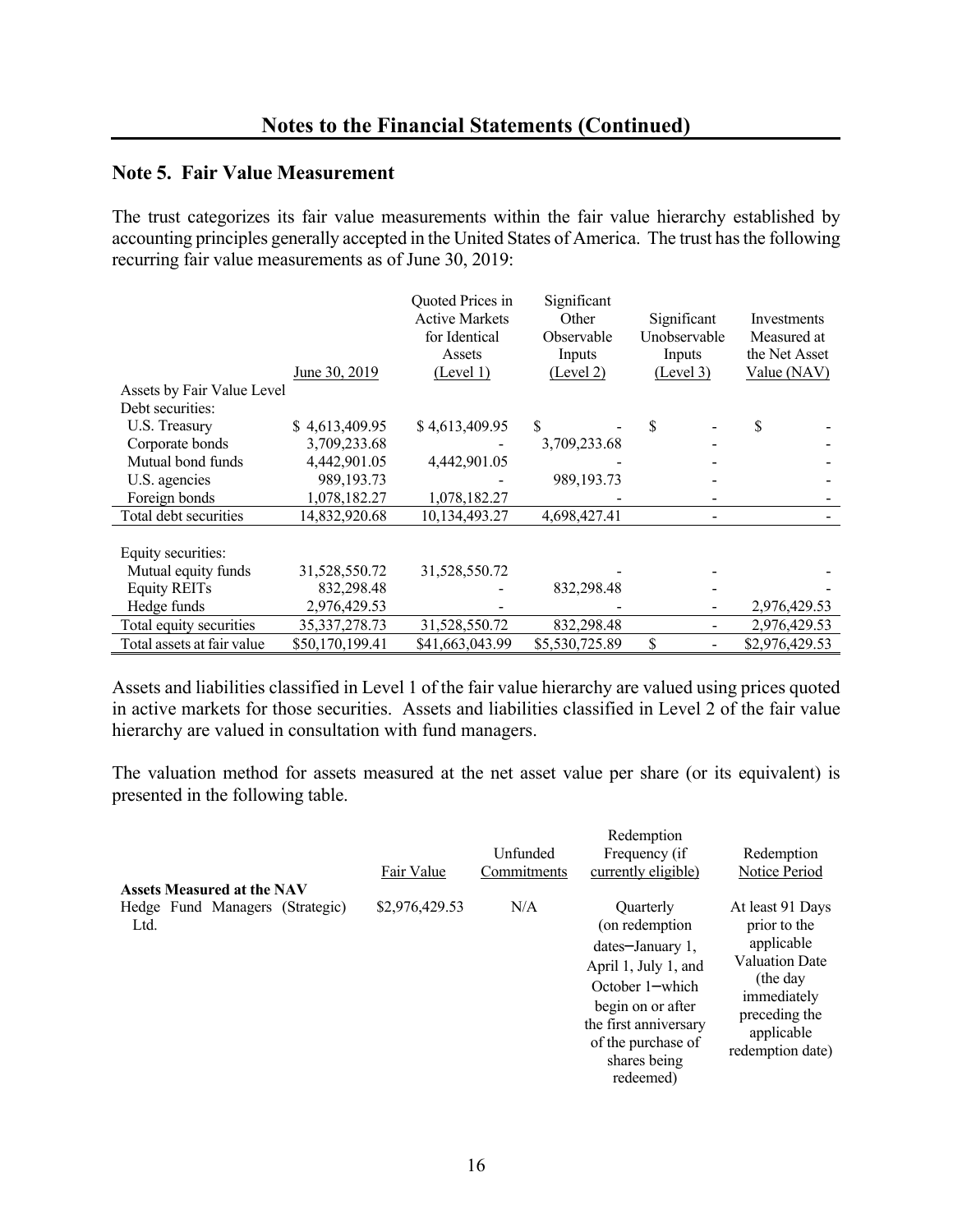Objective of investment – The fund's investment objective is to target attractive long-term risk adjusted absolute returns with lower volatility than the broad equity markets. To achieve its objective, the fund will (directly or indirectly) allocate its assets to, or will invest in entities managed by, a relatively concentrated portfolio of investment managers that may employ a broad range of alternative investment strategies, including, without limitation, strategies within one or more of the following four hedge fund sectors: the equity long/short sector, the relative value sector, the event driven sector, and the tactical trading sector. In addition, the fund may allocate assets to advisors that use investment strategies not within one of the hedge fund sectors referenced above.

### **Note 6. Endowments**

Under the established spending plans, the budget committee may appropriate for distribution each year from Consent Decree Endowment funds, an amount up to 75% of the interest and dividend income. The budget committee may also appropriate an amount up to 50% of the interest and dividend income of Title III funds. The remaining funds are to be reinvested in the corpus of the fund. At June 30, 2019, net appreciation of \$249,435.15 is available to be spent, all of which is included in restricted net position expendable. Of this amount, \$47,309.26 is available from Consent Decree funds, and \$202,125.89 is available from Title III funds.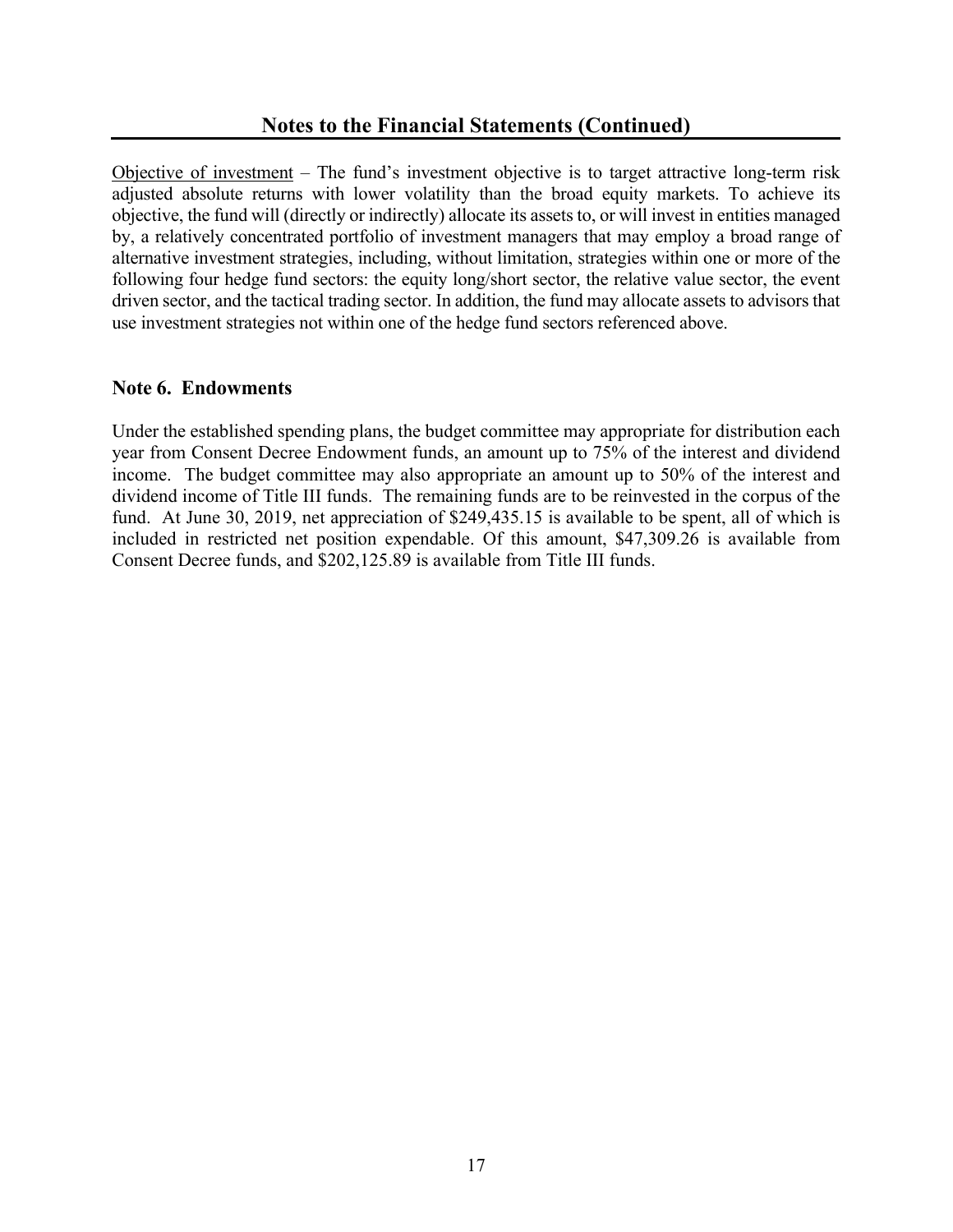

**JASON E. MUMPOWER** Comptroller

### **Independent Auditor's Report on Internal Control Over Financial Reporting and on Compliance and Other Matters Based on an Audit of Financial Statements Performed in Accordance With** *Government Auditing Standards*

The Honorable Bill Lee, Governor Members of the General Assembly Dr. Glenda Baskin Glover, President

We have audited the financial statements of the Endowment for Educational Excellence at the Tennessee State University Foundation for the year ended June 30, 2019, and the related notes to the financial statements, which collectively comprise the trust's basic financial statements, and have issued our report thereon dated January 26, 2022. We conducted our audit in accordance with the auditing standards generally accepted in the United States of America.

### **Internal Control Over Financial Reporting**

In planning and performing our audit of the financial statements, we considered the foundation's internal control over financial reporting (internal control) to determine the audit procedures that are appropriate in the circumstances for the purpose of expressing our opinion on the financial statements, but not for the purpose of expressing an opinion on the effectiveness of the foundation's internal control. Accordingly, we do not express an opinion on the effectiveness of the foundation's internal control.

A *deficiency in internal control* exists when the design or operation of a control does not allow management or employees, in the normal course of performing their assigned functions, to prevent, or detect and correct, misstatements on a timely basis. A *material weakness* is a deficiency, or a combination of deficiencies, in internal control, such that there is a reasonable possibility that a material misstatement of the financial statements will not be prevented, or detected and corrected on a timely basis. A *significant deficiency* is a deficiency, or a combination of deficiencies, in internal control that is less severe than a material weakness yet important enough to merit attention by those charged with governance.

Our consideration of internal control was for the limited purpose described in the first paragraph of this section and was not designed to identify all deficiencies in internal control that might be material weaknesses or significant deficiencies; and therefore, material weaknesses or significant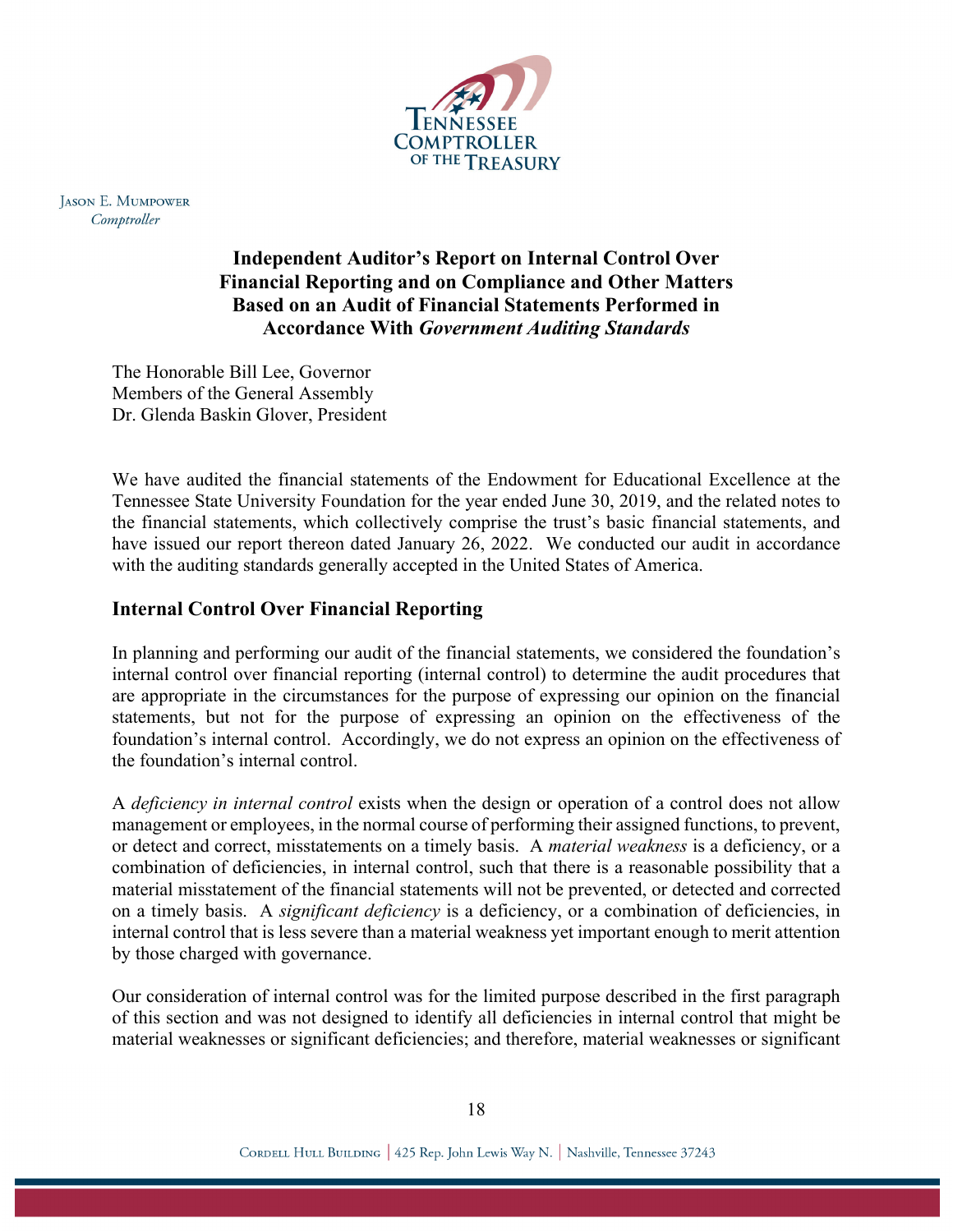deficiencies may exist that were not identified. However, we identified the following deficiency in internal control that we consider to be a material weakness:

 As noted in the prior three audits, management needs to improve procedures for preparing and reviewing financial statements.

This deficiency is described in the Finding and Recommendation section of this report.

### **Compliance and Other Matters**

As part of obtaining reasonable assurance about whether the trust's financial statements are free from material misstatement, we performed tests of its compliance with certain provisions of the trust agreement, noncompliance with which could have a direct and material effect on the determination of financial statement amounts. However, providing an opinion on compliance with those provisions was not an objective of our audit, and accordingly, we do not express such an opinion. The results of our tests disclosed no instances of noncompliance or other matters that are required to be reported under *Government Auditing Standards*.

### **Tennessee State University Foundation's Response to Finding**

The foundation's response to the finding identified in our audit is included in the Finding and Recommendation section of this report. The foundation's response was not subjected to the auditing procedures applied in the audit of the financial statements, and, accordingly, we express no opinion on it.

### **Purpose of This Report**

The purpose of this report is solely to describe the scope of our testing of internal control and compliance and the results of that testing, and not to provide an opinion on the effectiveness of the entity's internal control or on compliance. This report is an integral part of an audit performed in accordance with *Government Auditing Standards* in considering the entity's internal control and compliance. Accordingly, this communication is not suitable for any other purpose.

Hatter J. Stickel

 Katherine J. Stickel, CPA, CGFM, Director Division of State Audit January 26, 2022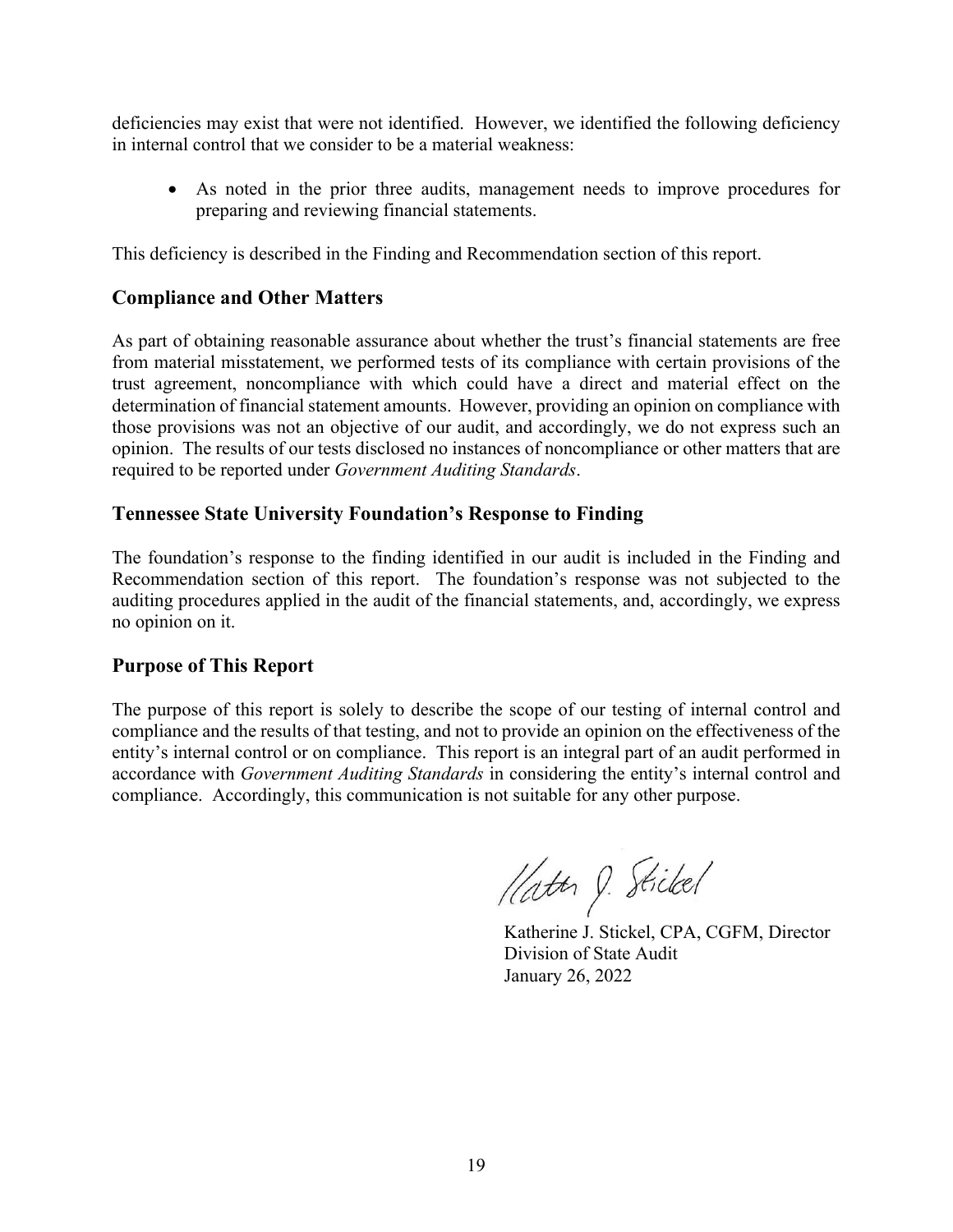### **Finding and Recommendation**

### **As noted in the prior three audits, management needs to improve procedures for preparing and reviewing financial statements**

### **Condition**

As noted in the prior three audits, management's procedures for preparing the Endowment for Educational Excellence's (the trust) financial statements and accompanying notes to the financial statements were not adequate to ensure the accuracy, proper classification, and disclosure of information. Management responded to the prior audit findings by stating that they would obtain additional training; implement additional reviews of financial statements; update financial statement preparation checklists to include responsibilities and timeframes for preparing and reviewing the financial data; and hold meetings to ensure they met all targeted deadlines. In addition, in response to the most recent audit finding, management stated that they would work with investment advisors to simplify the reporting process and will prepare a year-end schedule of investments. Despite these efforts, reporting errors continued.

Based on our review of the financial statements, we noted that the Director of Fiscal Affairs for Institutional Advancement (the Director) made significant reporting errors in the trust's financial statements and notes:

- The Director used the bank and investment statements rather than the general ledger as the basis for the amounts shown on the statement of net position. He adjusted cash and investments to agree with the statements and used investment income as the other side of the entry.
- On the statement of cash flows, in the cash flows from investing activities section, the Director omitted investment amounts reported in the accounting system and foundation investment statements. As a result, proceeds from sales and maturities of investments were understated by \$4,623,436.80; income on investments was overstated by \$690,419.92; and purchases of investments were understated by \$3,948,780.01.
- In the statement of cash flows, instead of reporting an unrealized gain on investments of \$1,026,120, the Director reported an unrealized loss on investments of \$1,825,284, a difference of \$2,851,404.
- In the deposits note, the Director overstated the bank balance by \$67,780.76.
- In the investment maturities table of the investment note to the financial statements, the Director misclassified several investments:
	- $\div$  U.S. Treasury notes totaling \$383,294.10 were categorized as maturing in 6 to 10 years but should have been classified as 1 to 5 years to maturity.
	- $\cdot$  Corporate bonds totaling \$568,167.66 were categorized as maturing in 6 to 10 years but should have been classified as 1 to 5 years to maturity.
	- $\div$  U.S. agencies totaling \$78,437.15 were categorized as maturing in 6 to 10 years but should have been classified as 1 to 5 years to maturity.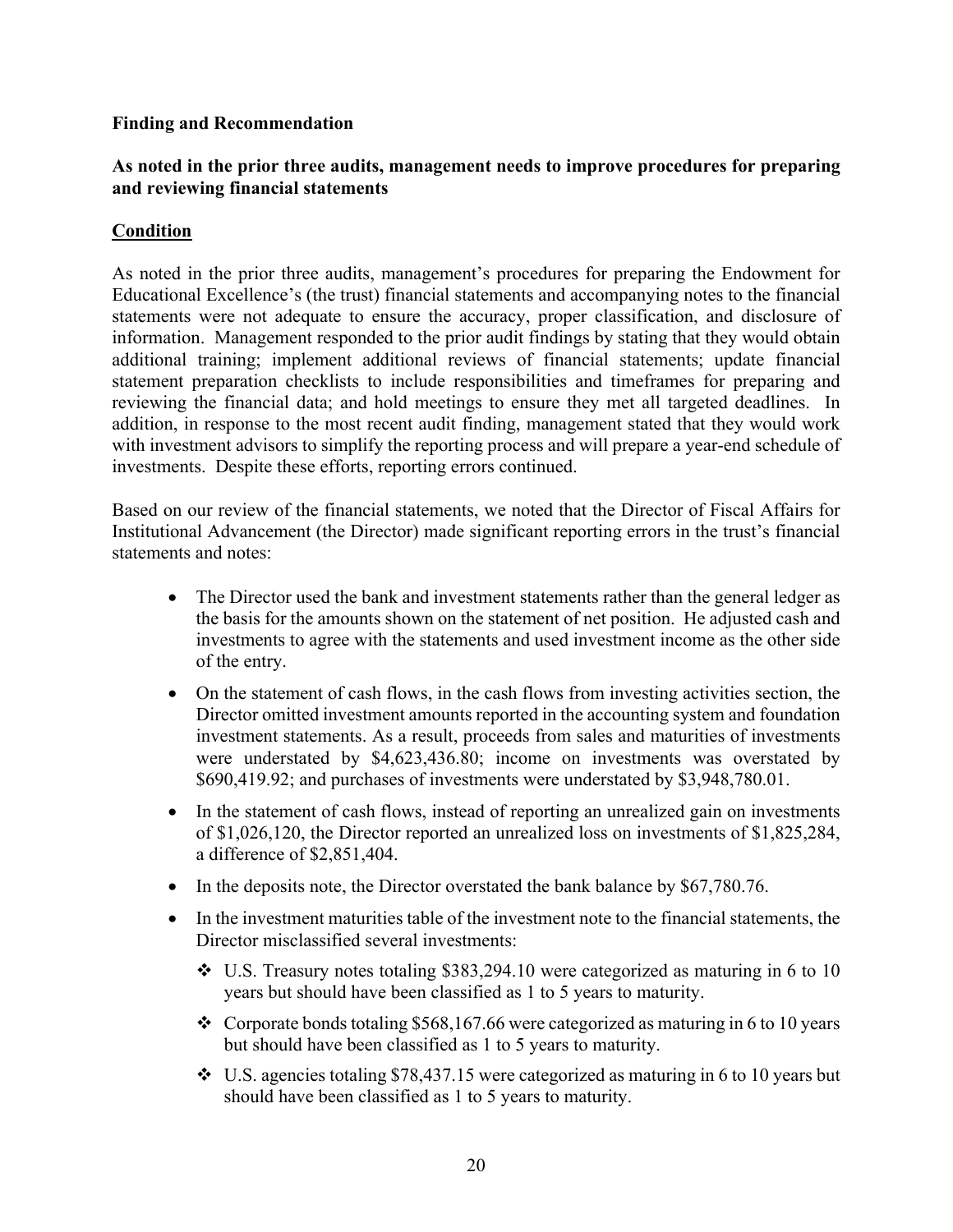- Foreign bonds totaling \$385,207.29 were categorized as maturing in 6 to 10 years but should have been classified as 1 to 5 years to maturity.
- The investment credit quality rating disclosure contained the following errors:
	- \* The credit quality rating table was not mathematically accurate and included a \$29,374.95 error in its calculations.
	- U.S. agencies with an AA rating totaling \$989,193.73 were reported as AAA.
	- \* Corporate bonds were understated by \$233.34 in the AAA category, overstated by \$302,510.31 in the AA category, understated by \$137,038.24 in the A category, and understated by \$194,613.68 in the BBB category.
	- Foreign bonds were omitted from this schedule, resulting in an understatement of AAA, A, and BBB by \$660,780.18, \$259,960.83, and \$157,441.26, respectively.
- In the fair value measurement note, the Director misclassified investments between mutual bond funds, mutual equity funds, and real estate investment trusts. As a result, mutual bonds funds were overstated by \$18,160,314.99, mutual equity funds were understated by \$18,005,326.54, and real estate investment trusts were understated by \$154,988.45.
- In the assets measured at net asset value table, the Director incorrectly included an equity security as a hedge fund, resulting in an overstatement of \$1,635,135.80.

The audited financial statements and notes were corrected for the errors noted above.

### **Cause**

Management stated that the errors occurred because the Director of Fiscal Affairs did not take adequate care in preparing and reviewing the foundation's financial statements and notes. As noted in the prior three audits, it appears that rushing to meet financial reporting deadlines resulted in a lack of attention necessary to ensure compliance with accounting principles. In addition, the Director of Fiscal Affairs struggled with the information system and its recording of certain transactions, as well as the complexity of the foundation's investments.

### **Criteria**

Management is responsible for preparing and fairly presenting the trust's financial statements and the accompanying notes in accordance with accounting principles generally accepted in the United States of America. This includes designing, implementing, and maintaining internal control relevant to the preparation and fair presentation of financial statements that are free of material misstatement.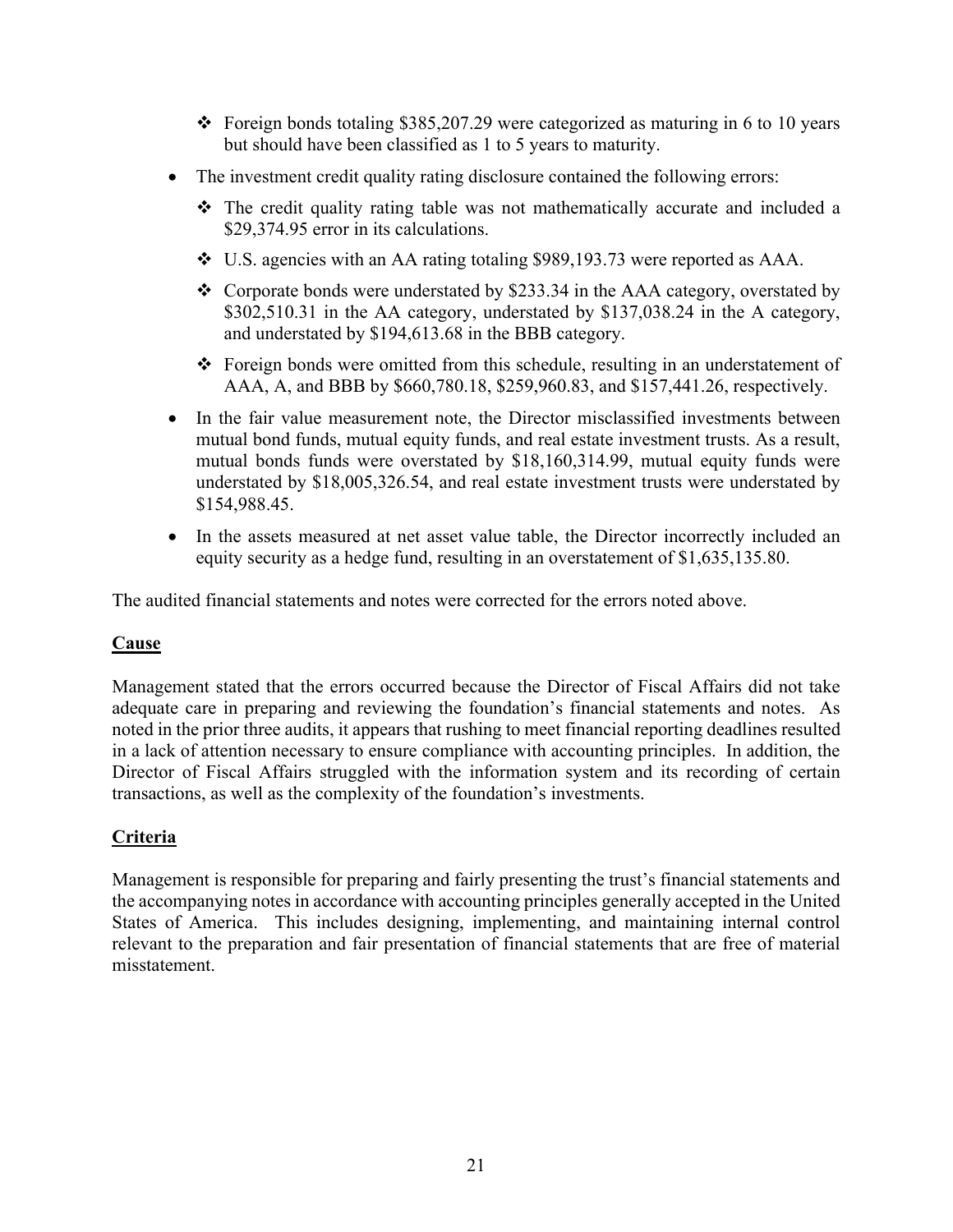Section 9-18-102, *Tennessee Code Annotated*, states,

- (a) Each agency of state government and institution of higher education . . . shall establish and maintain internal controls, which shall provide reasonable assurance that:
	- (1) Obligations and costs are in compliance with applicable law;
	- (2) Funds, property, and other assets are safeguarded against waste, loss, unauthorized use, or misappropriation; and
	- (3) Revenues and expenditures are properly recorded and accounted for to permit the preparation of accurate and reliable financial and statistical reports and to maintain accountability over the assets.

### **Effect**

When management and staff do not take adequate care when preparing financial statements and the accompanying notes to the financial statements, the risk of fraud or errors in the financial statements increases. Providing inaccurate financial information can negatively impact the decision-making ability of users of the financial statements.

### **Recommendation**

As noted in the prior three audits, the university's new Vice President of Business and Finance and the new Director of Foundation Accounting should ensure staff timely complete the information necessary to compile and review the financial statements and notes. Management should institute procedures that ensure the accuracy, proper classification, and disclosure of information presented in the trust's financial statements and accompanying notes. These procedures should address the preparation of the trust's financial statements and notes, as well as the subsequent review process. Management should perform adequate reviews of the statements and the notes to mitigate the risk of errors. Management should ensure staff preparing and/or reviewing the financial statements have adequate knowledge of governmental accounting and reporting requirements.

### **Management's Comment**

We concur. Errors were made by inadequate personnel staff and that has been revamped with new staffing members with accounting experience and expertise. To ensure the specific errors documented in the audit finding do not recur, we are implementing necessary changes in processes and internal controls. The annual financial statements and notes are compiled and reviewed by the Executive Director of the Foundation and Fiscal Operations and Controller, the TSU Controller, and TSU's Vice President of Business and Finance.

Additional personnel with the proper background in accounting and finance have been hired to specifically perform the accounting duties of the foundation and to ensure the accuracy, proper classification, and disclosure of information presented in the financial statements and accompanying notes.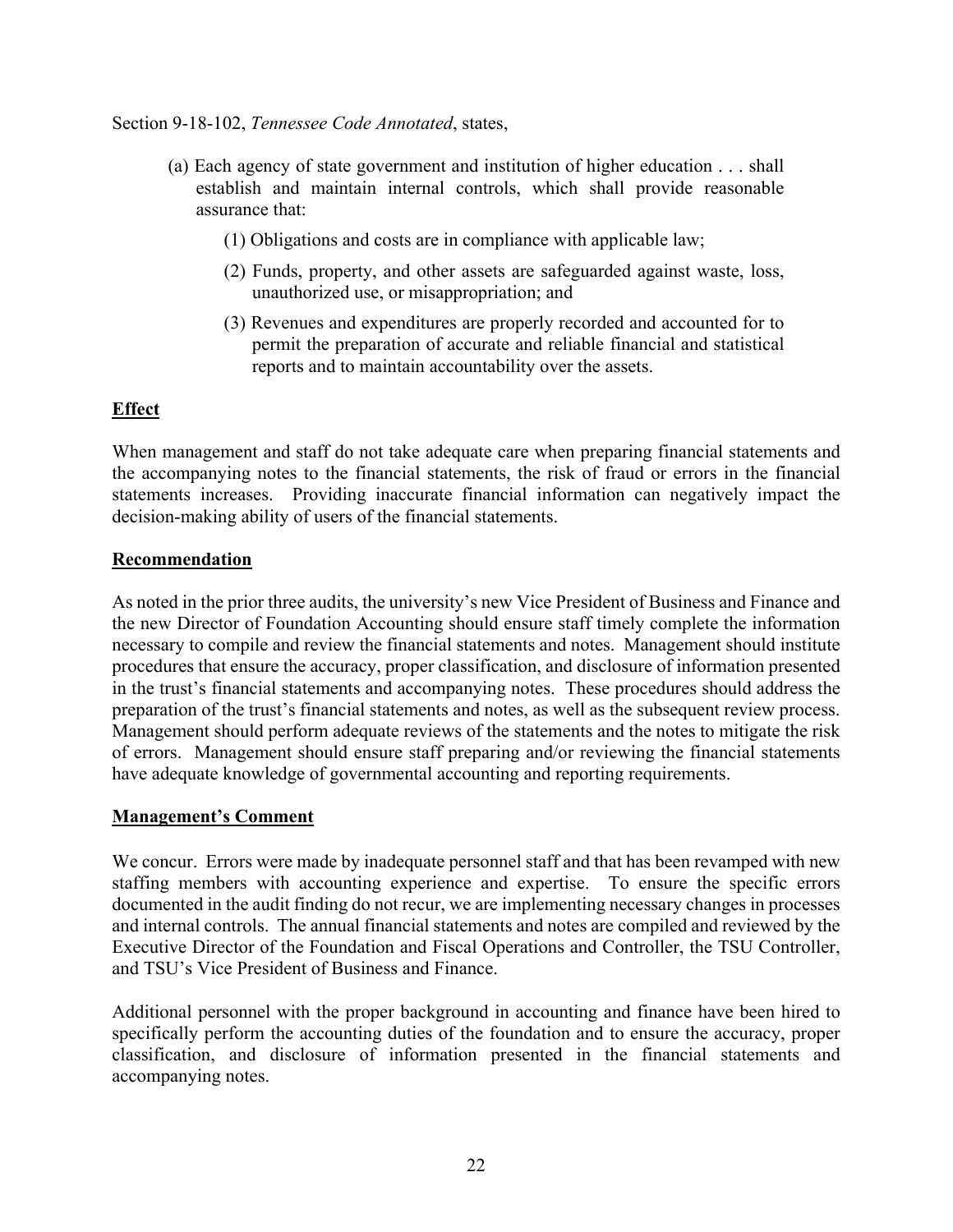- Additional Personnel Hired/Personnel Changes. A Director of Foundation Accounting was hired who is responsible for the day-to-day accounting and reporting functions for timely and accurate reporting.
- Organizational Structure Changes. The division's organizational structure has been modified to create a Controller position for the TSU Foundation. The Director of Foundation Accounting position now reports directly to the Executive Director of the Foundation and Fiscal Operations and Controller.